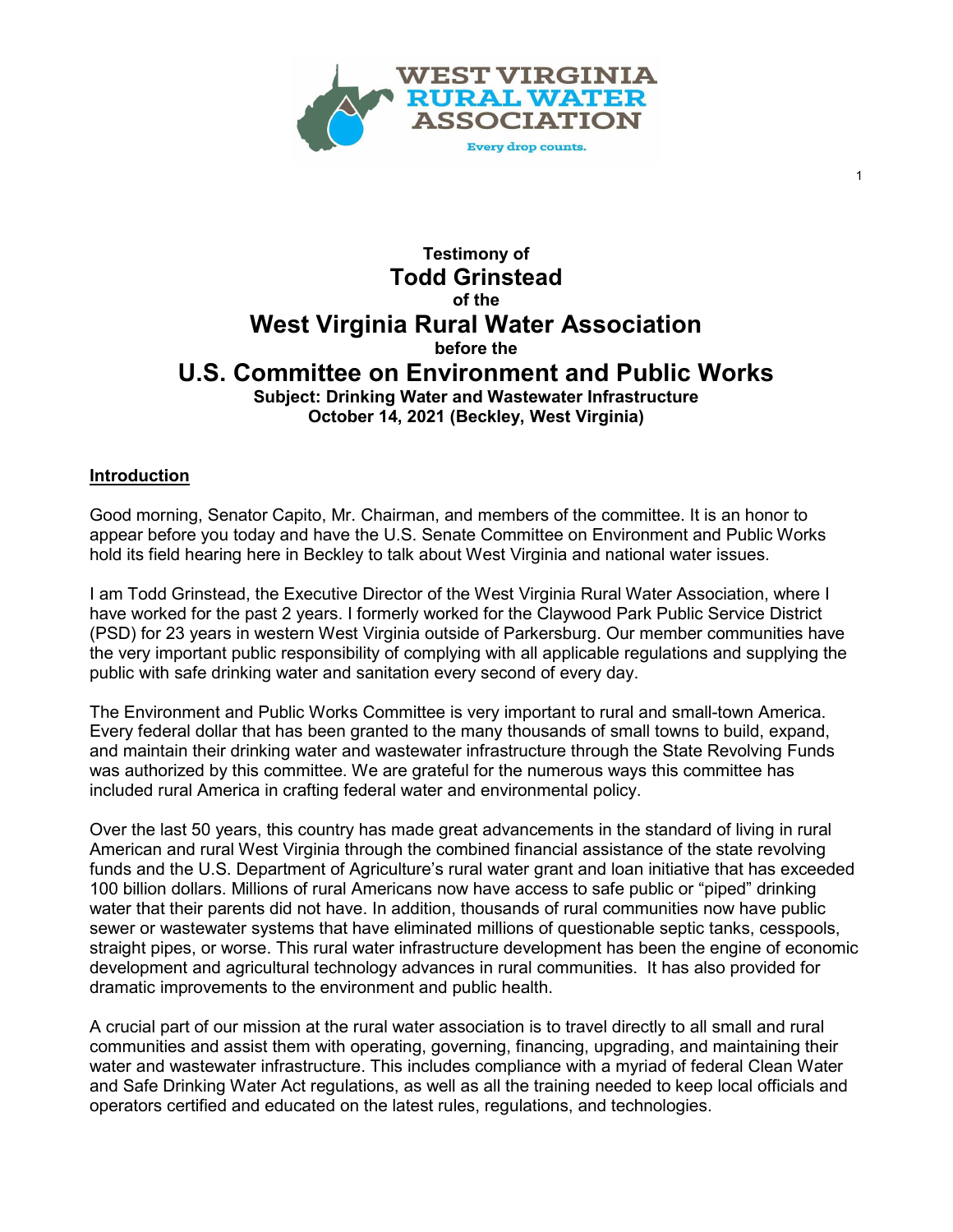When thinking about national water infrastructure proposals, please remember that most water utilities are small and have more difficulty affording public water service due to a lack of population density and economies of scale. Most water supplies in the U.S. are small; 94% of the country's approximately 50,000 drinking water supplies serve communities with fewer than 10,000 persons, and 80% of the country's approximately 16,000 wastewater supplies serve fewer than 10,000 persons.

West Virginia has 835 public water systems, of which 431 are community water systems. Only one of these water utilities serves populations of over 100,000 persons, and only 25 serve a population with more than 10,000 persons. That means 810 of 835 total public water systems serve fewer than 10,000 persons. I have included the entire database of West Virginia public water systems with my written statement. My former water utility, Claywood Park PSD, has approximately 4,000 service connections.

**West Virginia Public Water Systems' Demographics (EPA) SDWIS Database (2021)**

| GPRA Inventory Summary Report  |                   |                               |                           |                               |                          |                               |                 |                               |                   |                               |                                             |           |
|--------------------------------|-------------------|-------------------------------|---------------------------|-------------------------------|--------------------------|-------------------------------|-----------------|-------------------------------|-------------------|-------------------------------|---------------------------------------------|-----------|
| Population<br>Size<br>Category | 500               |                               | 501-3.300<br>3.301-10.000 |                               |                          | 10.001-100.000                |                 | >100.000                      |                   | # of<br><b>Systems</b>        | <b>Population</b><br><b>Served</b><br>Count |           |
|                                | $#$ of<br>Systems | Population<br>Served<br>Count | # of<br><b>Systems</b>    | Population<br>Served<br>Count | $#$ of<br><b>Systems</b> | Population<br>Served<br>Count | # of<br>Systems | Population<br>Served<br>Count | $#$ of<br>Systems | Population<br>Served<br>Count |                                             |           |
| <b>PWS</b><br>Type<br>Code     |                   |                               |                           |                               |                          |                               |                 |                               |                   |                               |                                             |           |
| <b>CWS</b>                     | 122               | 23,252                        | 219                       | 349.151                       | 65                       | 343,994                       | 24              | 612.777                       |                   | 200.679                       | 431                                         | 1,529,853 |
| <b>NTNCWS</b>                  | 59                | 9,349                         | 11                        | 15,479                        | 3                        | 12.624                        |                 |                               |                   |                               | 73                                          | 37,452    |
| <b>TNCWS</b>                   | 328               | 20,653                        | 2                         | 1,837                         |                          | 3.974                         |                 |                               |                   |                               | 331                                         | 26,464    |
| Grand<br><b>Total</b>          | 509               | 53,254                        | 232                       | 366,467                       | 69                       | 360,592                       | 24              | 612,777                       | 1                 | 200,679                       | 835                                         | 1,593,769 |

SUBMISSIONYEARQUARTER is equal to 2021Q3 and PRIMACY\_AGENCY\_CODE is equal to WV

and NPM\_CANDIDATE is equal to / is in Y

# **The Rural and Small Community Dilemma**

Small and rural communities have more difficulty affording public drinking water and wastewater service due to lack of population density and economies of scale. This challenge is compounded by the fact that rural communities have lower average median household incomes and often have higher poverty rates. Likewise, we have a much more challenging time complying with our federal Clean Water Act permits and Safe Drinking Water Act (SDWA) regulations and operating complex wastewater treatment systems due to the lack of technical resources in small communities. While we have fewer resources, we are regulated in the exact same manner as a large community - and often operate similarly complex treatment systems that are smaller in scale but no less sophisticated to operate and troubleshoot. Many small communities have only one operator with multiple duties - not just water treatment - while a large community may have a team of technical experts including engineers, chemists, and highly trained operators - all serving as part of their community's full-time staff.

## **Thank You for Authoring the Drinking Water Infrastructure Act of 2020 (DWIA)**

On behalf of all small and rural communities in all the states, thank you, Senators Capito and Carper, for crafting and passing (in the Senate) the "Drinking Water and Wastewater Infrastructure Act." We enthusiastically support the enactment of the bill and appreciate the many helpful and beneficial provisions for rural America in your water legislation. We are counting on Congress to pass the bill later this year and see it signed into law by the President. Your legislation includes numerous beneficial provisions such as the expansion of technical assistance, subsidized funding initiatives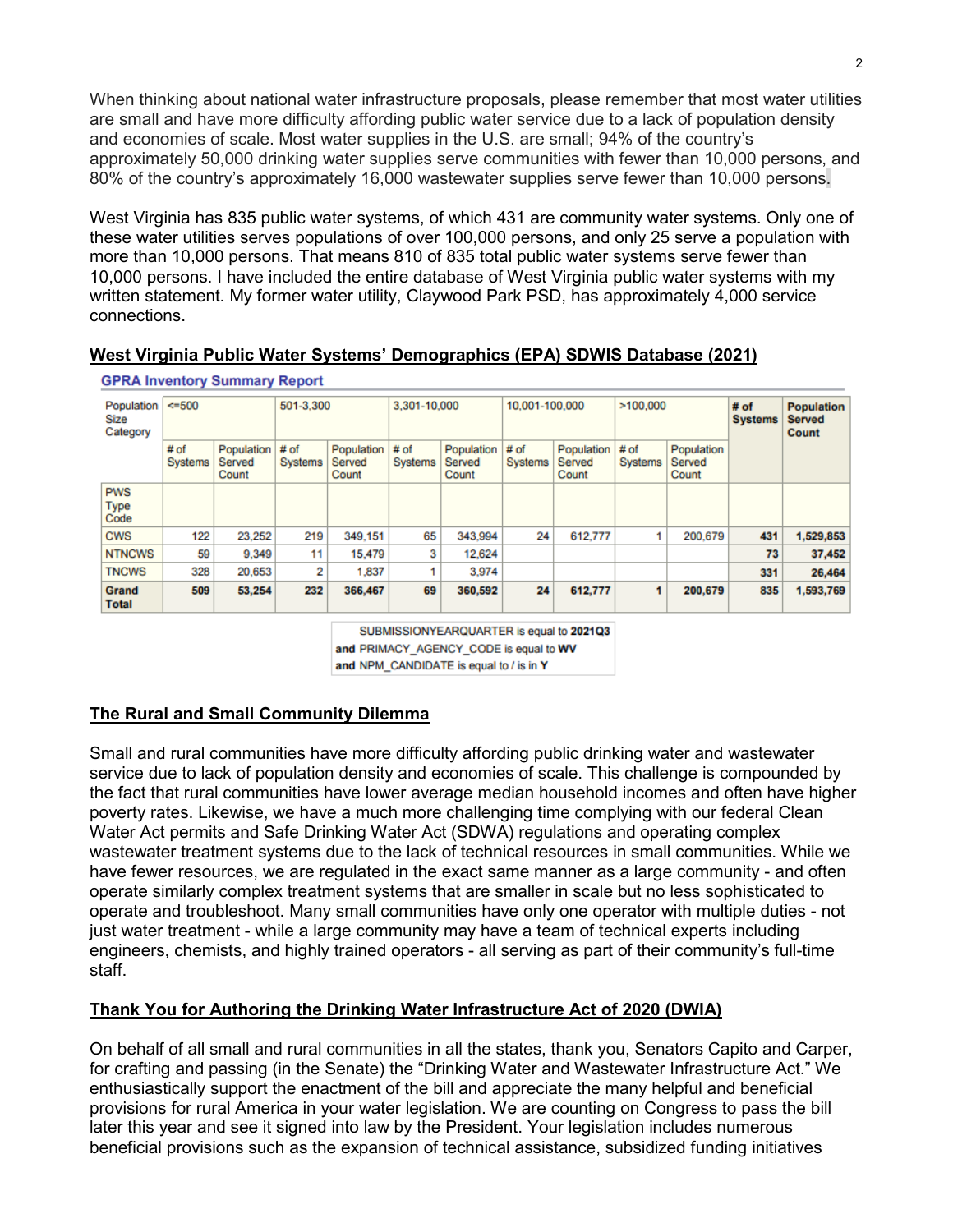within the state revolving funds targeted to the communities with the greatest need, newly targeted funding assistance to disadvantaged communities, etc. We also appreciate that your legislation does not include any new federal unfunded mandates on local governments.

Moreover, we are grateful for your attention to enhancing the technical assistance authorizations under the SDWA and CWA. We look forward to working with you on the following water policy issues of mutual concern:

- Enhanced technical assistance including rural environmental justice, sustainability of water infrastructure;
- Resilience to extreme weather:
- Protecting the public and environment from per- and polyfluoroalkyl substances (PFAS)
- Contamination;
- Compliance with the new Lead and Copper Rule revisions;
- Reducing nutrient concentrations into source waters and sources of drinking water, improving the country's water workforce;
- Defending against cyberattacks on the water supply;
- Supporting regionalization of small water systems when appropriate;
- Limiting water service disconnections on vulnerable customers; and
- Other issues.

The circuit rider approach presents the most successful model for advancing our shared priority water initiatives.

#### **Thank You for the American Rescue Plan Act**

Small municipalities in West Virginia would like to sincerely thank Congress for the funding we received under the \$1.9 trillion (of which \$19.5 is reserved for communities with fewer than 50,000 persons) COVID-19 Stimulus Package, otherwise known as the American Rescue Plan Act (ARPA). West Virginia. Congress made drinking water and wastewater infrastructure projects eligible for the funding and we are grateful for that. Most of the local governments in West Virginia are looking at water infrastructure as a priority use of the funding - it is desperately needed in many communities and very much appreciated. Our state government received \$677,774,994 from the American Rescue Plan Act from the total West Virginia allocation of \$1.355 billion. We are urging the state legislature to use a large portion of the state's allocation for water and sewer needs in our state.

## **Current Water and Wastewater Infrastructure Trends in West Virginia**

The main concerns of many of West Virginia's small and disadvantaged communities are aging water infrastructure, future EPA compliance, and the need to expand our existing water utilities to serve the remaining West Virginians who still don't have adequate water or sewer service. We still have more ridges and hollers that need water. In 2021, there are rural communities and families that still do not have access to safe drinking water or sanitation due to the lack of population density or funding. In my former water utility, we were consistently working on numerous extensions and projects to extend water and sewer services. This would relieve families from having to drive their pick-up trucks with large plastic storage containers to "haul" the water back to their remote and isolated homes. Complicating our immediate water challenges, we are witnessing dramatic increases in the cost of materials like pipes, hydrants, meters, fixtures, and treatment chemicals. Moreover, the current global supply chain shortages and price inflation are having a very adverse impact on the water community.

My experience in Claywood Park PSD is similar to many small and rural communities in the state. Unfortunately, many are smaller where due to their limited economies of scale, there is no ability to solve their water infrastructure challenges without grant-rich subsidies. Expansions funded by the state recovering funds and the USDA rural water program have dramatically improved the lives of thousands of rural West Virginians. In the last 25 years, the district has doubled in size from about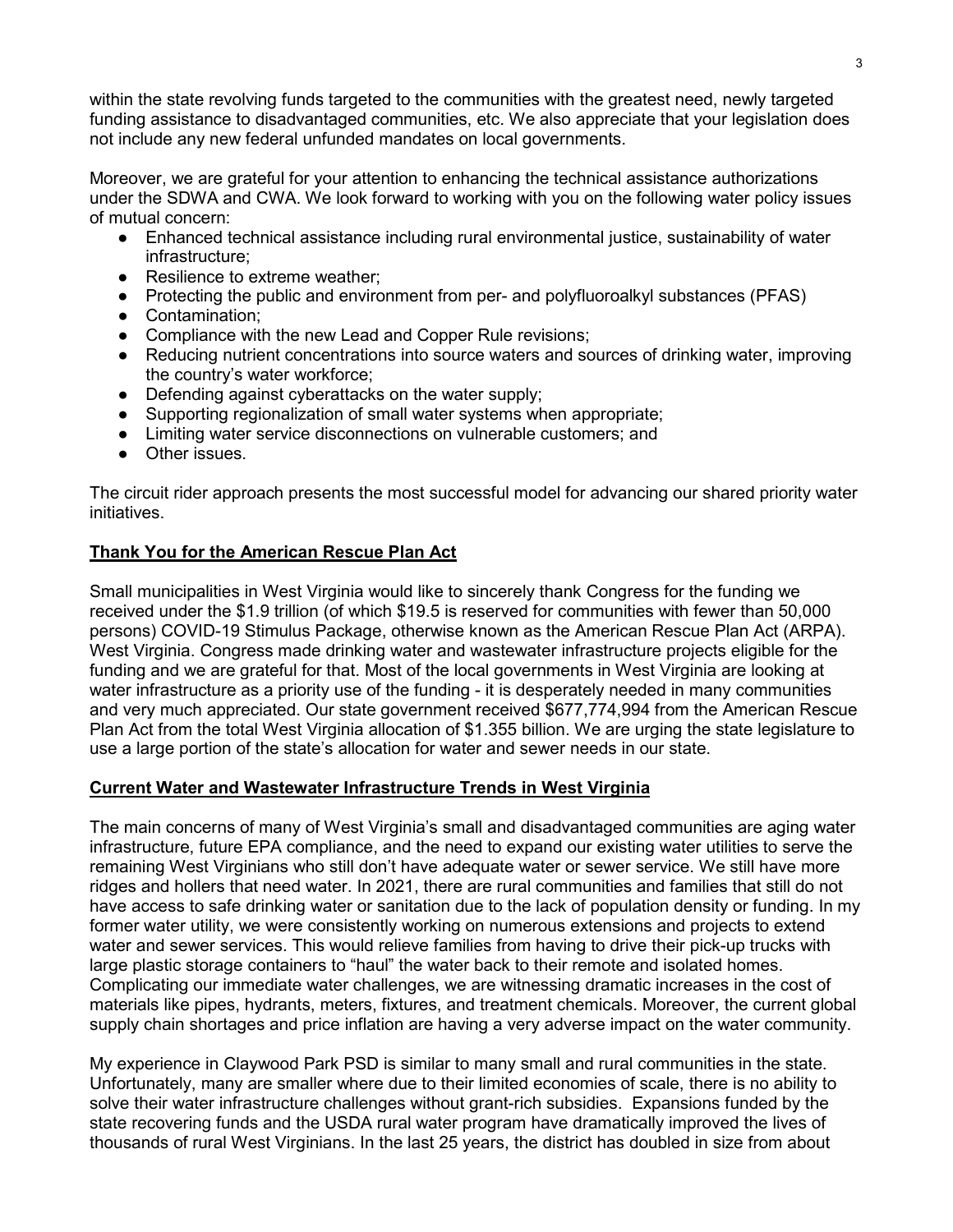2000 connections to now over 4,000 connections thanks to the federal funding. We developed new sewer systems, including one in Wirt County in 2017 that provides sewer service to 300 homes in an unincorporated community called Newark. Before 2017, these 300 families were relying on failing septic tanks and failed packaged plants for sanitation. Before the expansion, there were numerous families in the region hauling water in the trucks back to their homes. We extended piped or public drinking water in Riser Ridge, Progress Ridge, and other ridges and hollers in Wood and Wirt Counties for the first time. We have been able to fund expansions to provide wholesale water to our neighboring communities of the Town of Elizabeth and the Mineral Well public service district. We developed a surface water treatment plant in the early 1980s, which allowed us the ability to treat and pump more water from the local river. All of these areas where we provide drinking water or sewer service are low to moderate income, and can only afford the drinking water and sewer service with the federal water subsidies for projects. Because we have had to develop the district over many years with numerous projects in various jurisdictions of local governments, we have (three) different rates for the various parts of our service area.

Moreover, we have had challenges in compliance with new and complex EPA rules, including the disinfection byproducts rule which regulates chemical compounds formed due to the chlorine disinfection process which makes the water safe to drink. In order to comply with this rule, we had to be flushing our water more frequently about ten years ago to reduce the age of the water in our lines, change the process we had been using to disinfect the water, and add a chemical sequestering agency to the treatment process to reduce the formation of the regulated compounds.

#### **Successful Intergovernmental Coordination**

Intergovernmental coordination can be very challenging with the various federal funding agencies, the state government, final end-user, and all the local districts and governments in the state. Our state has a very unique and successful process and a distinct agency for addressing state water needs with various funding sources. In West Virginia, the agency is the Infrastructure and Jobs Development Council (IJDC), which includes representation from USDA, both our water and wastewater state revolving funds, the Appalachian Regional Commission (ARC), the Community Development Block Grant (CDBG) small entities program, our state's Abandoned Mine Lands and Reclamation's (AML) programs and the state public utility commission. This agency manages our comprehensive intergovernmental funding process to identify the best funding source for water projects, including multiple funding sources for one project. The process allows for more effective development of funding applications, permitting, and design of the projects. The aforementioned process and agency that are unique to West Virginia provide a very workable and efficient intergovernmental process.

#### **Appropriate Partnerships**

I note that Claywood Park's intergovernmental partnerships make the point that regionalization and consolidation of small communities' water systems are occurring, and there is no current legal or structural impediment for these things to occur. We support the concept of intergovernmental partnerships and encourage these partnerships when it makes local economic sense. Growing economies of scale result in lower cost to the consumer than operating independent water utilities. The key ingredient in any successful consolidation is local support for the consolidation – and local control of when and how they choose consolidation. Rural Water has led or assisted in more communities consolidating their water supplies than any program, policy or organization. Again, when communities believe consolidation will benefit them, they eagerly agree with these partnerships. However, if communities are coerced to consolidate, one can almost guarantee future controversy. We urge you to allow local governments the authority to choose when to merge, consolidate, or enter into a partnership. If a community is out of compliance with the Safe Drinking Water Act, civil enforcement can drive a community to a compliance solution. However, they should be able to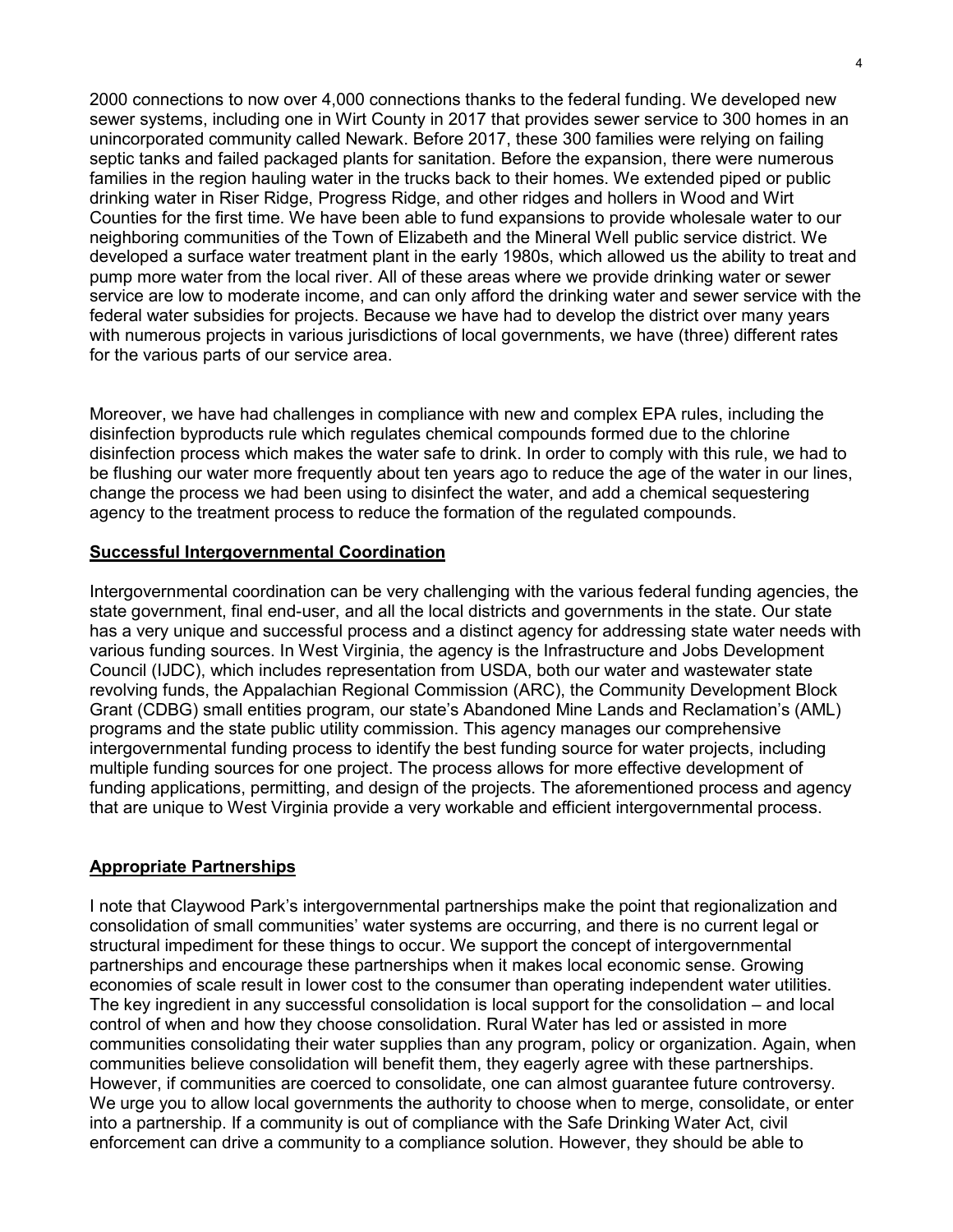choose their preferred compliance solution, whether it be new treatment, regionalization, technical assistance, governmental changes, etc. We would be very concerned if the federal government expanded its regulatory reach into this traditionally local governmental authority. We appreciate that the DWIA bill addresses this issue in the appropriate and preferred manner for local governments.

#### **Technical Assistance and New Operator Training**

In addition to funding assistance through the state revolving funds, small and rural communities need help with technical assistance and training with funding applications, understanding all the complicated EPA rules, including the new Lead and Copper Rule, and training of new operators.

Small and rural communities have relied on local/on-site technical assistance and training to comply with the myriad of federal EPA regulations, avoid EPA fines, and operate drinking water and wastewater supplies. Small communities want to ensure quality water and stay in compliance — rural water provides them the shared technical resources to do it. EPA needs to recognize that small local water supplies are operated and governed by people whose families drink the water every day and are locally elected. Some of the smallest communities rely on volunteers to operate their local drinking water supplies. Enhancing drinking water and wastewater quality in small communities is more a resource challenge than a regulatory problem.

The most successful approach for technical assistance is the "Circuit Rider'' concept, created by Congress, which provides an expert with experience in water utility operations and compliance. This expert can travel directly to small and rural communities, as needed, to assist with rule compliance and generally eliminate the need for civil enforcement. Additionally, it is essential that the assistance provider only represents the community's interest to identify the most economical solution and provide the best advice for local decision-makers. Small and rural communities want and need to know how to comply, simply and affordably – and similarly, how to operate and maintain their water utilities. With additional resources, it would be possible to provide such on-site assistance and assessment to every small community out of compliance, correct the situation, or develop a workable plan to return to compliance shortly.

A Circuit Rider is an expert in waste treatment operation, maintenance, governance, and compliance who constantly travels the state to be available on-site to any community needing assistance. For these Circuit Riders to be effective and helpful, they must be available to travel directly to any given community to work specifically with a community's unique treatment and personally educate that operator, mayor, or other local officials on how to solve their particular problem. Additionally, they have to be available when the community needs help, such as nights, winters, after natural disasters, weekends, etc. Also, they must be non-regulatory to gain the trust of the local communities. Every small community wants to provide quality wastewater to protect its citizens and the environment. Still, they need to know, often with hands-on demonstration, just how to operate their wastewater systems. Circuit Riders work free of charge to small communities, which often saves the community thousands of dollars by avoiding consultants' fees or opening themselves to civil penalties under the CWA and SDWA. But, again, they only work in the interest of the small community they are assisting.

## **Cybersecurity in Water Utilities**

The cybersecurity systems of large cities are fundamentally different from the systems of small communities that are typical of over 90 percent of the U.S. water public water supplies. Large cities have very complex cybersecurity and SCADA systems to operate and protect their utilities. Because of their complexity, they also present more potential targets for hostile actors and cyberattacks. Their size and economies of scale provide them far greater financial and technical resources, however, to protect their complex systems - and they are doing an outstanding job of protecting their own water supplies. Small communities are also vulnerable to attack for different reasons. Any successful cyberattack on a small community that results in drinking water contamination would result in causing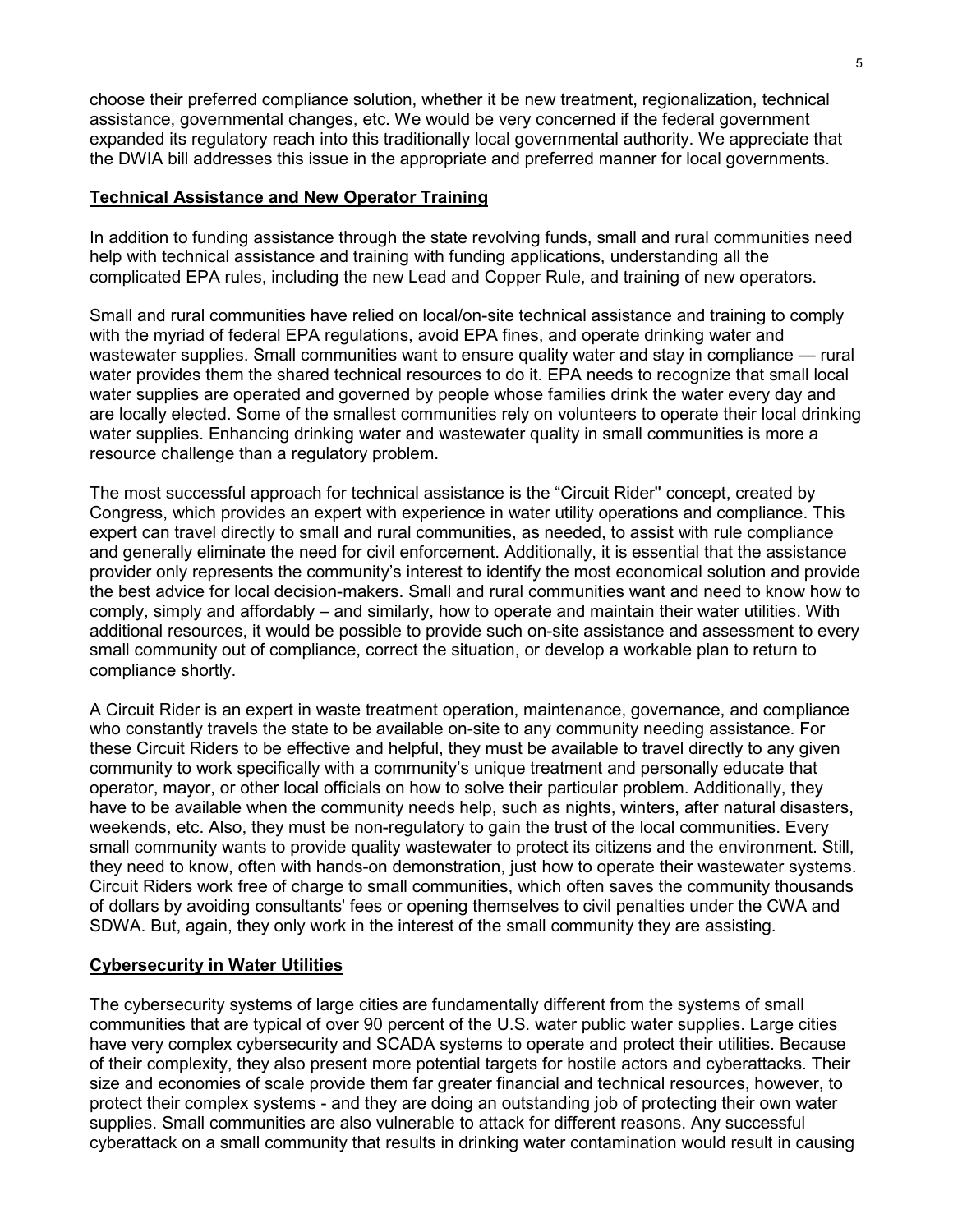psychological panic on a national scale as communities fear for the safety of their own drinking water supply could be threatened. This is why small communities believe that protecting our water supplies from any cyberattack is just as crucial as safeguarding water supplies of large communities.

Large and small communities have a shared mission to protect and enhance the health and safety of our citizens. Therefore, we believe that any federal government policy for water cybersecurity must treat small and large communities very differently while recognizing the fundamental differences in the complexity of the water systems, financial resources, and technical capability. The reality is that small towns have limited financial resources, which must be targeted to meet our greatest needs. We would not want to see any new federal cybersecurity initiative or regulation reprioritize these limited resources to comply with a new federal cyber program. And small communities simply can't merely increase water rates to cover the cost of new federal requirements. Increasing water rates on our lowincome residents can have the unintended consequence of forcing them to go without something they desperately need.

## **The Bipartisan Infrastructure Framework Legislation**

We are grateful for the \$55 billion in water funding in the Bipartisan Infrastructure Framework legislation (H.R. 3684), which is more EPA water infrastructure funding than anyone could imagine. We are committed to working with the state agencies in moving the funding out to the necessary projects and helping all the communities in West Virginia apply and secure the funding. It will be quite a welcomed challenge to move this funding from program dollars to approved projects. We foresee a great demand for technical assistance in the application process, project design, and education of the new funding for all our state's small and rural communities.

## **Privatization**

Rural water is not opposed to water supply privatization in principle. However, corporate water (Profitgenerating companies or companies paying profits to shareholders/investors) should not be eligible for federal taxpayer subsidies. Private companies argue that they have to comply with the same regulations. However, we should consider the distinction in the core mission between public and private entities. Public water utilities were and are created to provide for public welfare (the reason why public water continues to expand to underserved and nonprofitable populations). Any federal subsidy provided to a corporate water utility should be restricted from subsidizing that company's profits. The decision for any local government to privatize, including incremental privatization, should be determined at the discretion of local citizens. There is nothing inherently more efficient or more economical in operating a private water utility versus a public-governmental water utility. As the Government Accountability Office concluded in 2008, "There is no 'free' money in public-private partnerships."

# **Closing**

Thank you, Mr. Chairman and Members of the Committee, for the honor of testifying on behalf of rural America, and we are grateful that you have included a voice for rural interests at this hearing. In addition, we deeply appreciate the numerous opportunities this committee has provided rural America in the crafting of federal water and environmental legislation and policy.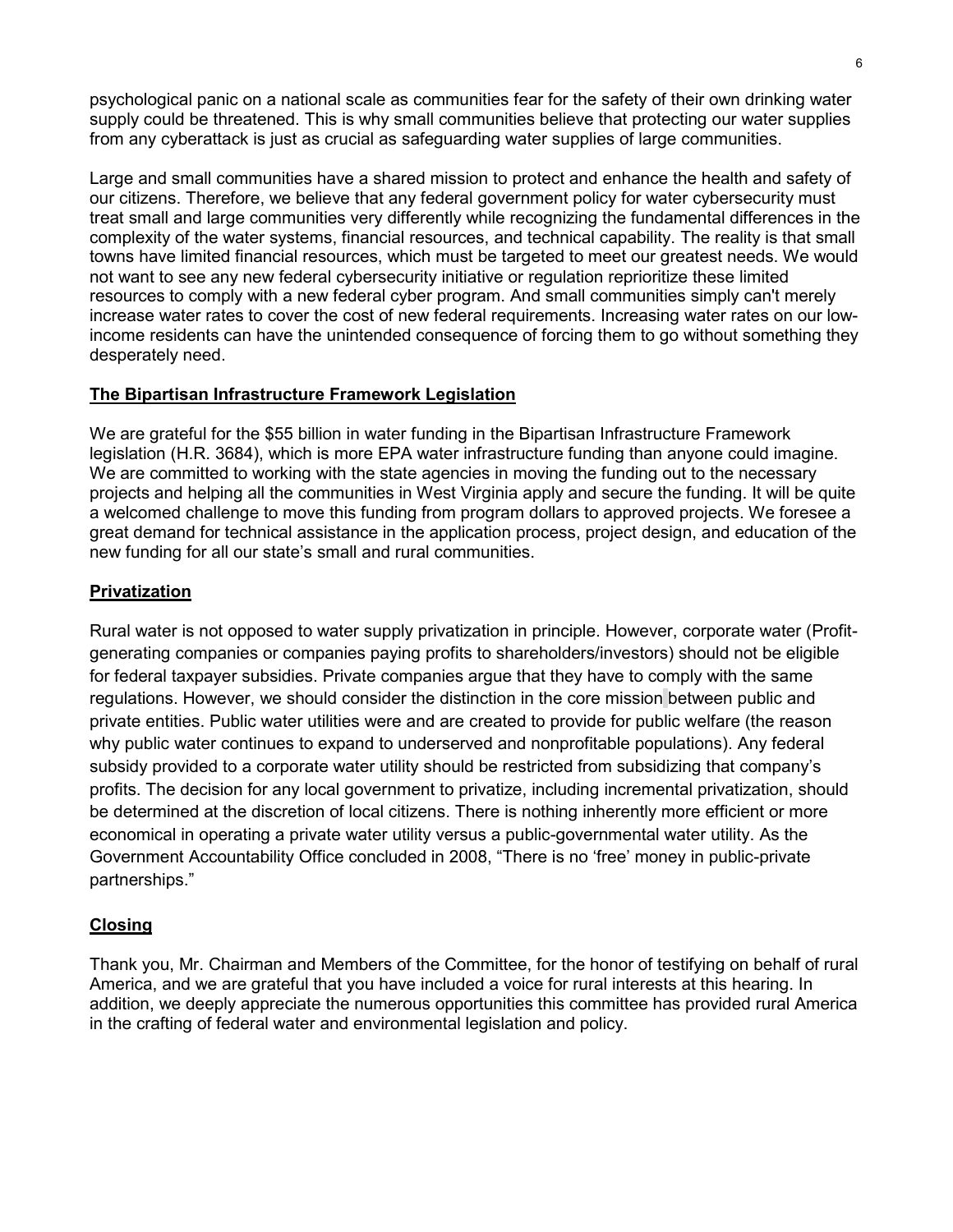# **EPA SDWIS Inventory Data - West Virginia**

| <b>State</b> | <b>PWS Name</b>                        | <b>PWS Type</b> | <b>Population</b> |
|--------------|----------------------------------------|-----------------|-------------------|
| WV           | <b>WVAWC-KANAWHA VALLEY DIST</b>       | <b>CWS</b>      | 200679            |
| WV           | <b>WVAWC - HUNTINGTON DIST</b>         | <b>CWS</b>      | 97,242            |
| WV           | MORGANTOWN UTILITY BOARD               | <b>CWS</b>      | 60,364            |
| WV           | BECKLEY WATER COMPANY                  | <b>CWS</b>      | 49,058            |
| WV           | PARKERSBURG UTILITY BOARD              | <b>CWS</b>      | 34,251            |
| WV           | BERKELEY CO P S W D-BUNKER HILL        | <b>CWS</b>      | 31,185            |
| WV           | <b>FAIRMONT CITY OF</b>                | <b>CWS</b>      | 30,586            |
| WV           | <b>WHEELING WATER</b>                  | <b>CWS</b>      | 29,899            |
| WV           | BERKELEY COUNTY PSWD-POTOMAC RIVER     | <b>CWS</b>      | 27,335            |
| WV           | <b>WVAWC BLUESTONE PLANT</b>           | <b>CWS</b>      | 26,874            |
| WV           | WVAWC NEW RIVER REGIONAL WTR TRTMT PLT | <b>CWS</b>      | 24,295            |
| WV           | PUTNAM P S D                           | <b>CWS</b>      | 22,859            |
| WV           | <b>WEIRTON AREA WATER BOARD</b>        | <b>CWS</b>      | 22,694            |
| WV           | <b>CLARKSBURG WATER BOARD</b>          | <b>CWS</b>      | 17,686            |
| WV           | LOGAN COUNTY PSD - NORTHERN REGIONAL   | <b>CWS</b>      | 16,949            |
| WV           | MARTINSBURG CITY OF                    | <b>CWS</b>      | 15,652            |
| WV           | <b>CHARLES TOWN UTILITIES</b>          | <b>CWS</b>      | 14,488            |
| WV           | <b>ST ALBANS WATER</b>                 | <b>CWS</b>      | 13,619            |
| WV           | <b>VIENNA</b>                          | <b>CWS</b>      | 12,507            |
| WV           | <b>WVAWC BLUEFIELD DISTRICT</b>        | <b>CWS</b>      | 12,174            |
| WV           | <b>WVAW - WESTON</b>                   | <b>CWS</b>      | 12,097            |
| WV           | <b>LUBECK PSD</b>                      | <b>CWS</b>      | 10,377            |
| <b>WV</b>    | <b>BRIDGEPORT CITY OF</b>              | <b>CWS</b>      | 10,309            |
| WV           | OHIO COUNTY PSD                        | <b>CWS</b>      | 10,220            |
| WV           | <b>LEWISBURG</b>                       | <b>CWS</b>      | 10,057            |
| WV           | <b>MOUNDSVILLE</b>                     | <b>CWS</b>      | 9,911             |
| WV           | ELKINS CITY OF                         | <b>CWS</b>      | 9,473             |
| WV           | <b>CHEAT VIEW PSD</b>                  | <b>CWS</b>      | 9,201             |
| <b>WV</b>    | KENOVA MUNICIPAL WATER                 | <b>CWS</b>      | 9,134             |
| <b>WV</b>    | PRESTON COUNTY PSD 4                   | <b>CWS</b>      | 8,728             |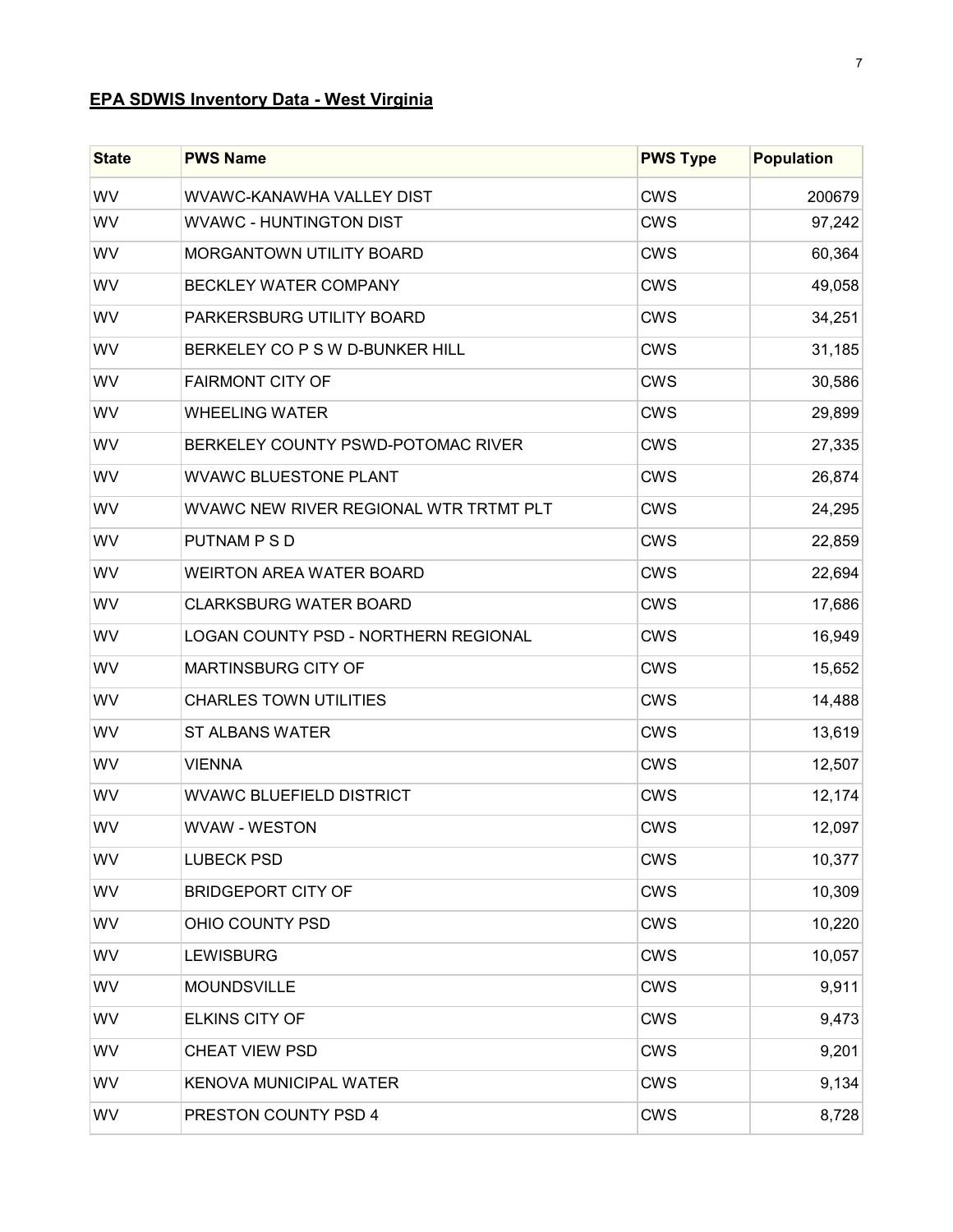| WV        | <b>BUCKHANNON WATER BOARD</b>          | <b>CWS</b>    | 8,631 |
|-----------|----------------------------------------|---------------|-------|
| WV        | <b>HURRICANE CITY OF</b>               | <b>CWS</b>    | 8,248 |
| WV        | <b>CLAYWOOD PARK PSD</b>               | CWS           | 8,141 |
| WV        | UNION WILLIAMS P S D                   | <b>CWS</b>    | 7,252 |
| <b>WV</b> | <b>WALNUT GROVE UTILITIES</b>          | CWS           | 7,250 |
| WV        | RALEIGH COUNTY PSD ARNETT              | <b>CWS</b>    | 7,180 |
| WV        | <b>FRANKFORT PSD</b>                   | <b>CWS</b>    | 6,747 |
| WV        | <b>LAVALETTE PSD</b>                   | <b>CWS</b>    | 6,725 |
| WV        | KINGWOOD WATER BOARD                   | CWS           | 6,656 |
| WV        | <b>GRAFTON CITY OF</b>                 | <b>CWS</b>    | 6,577 |
| WV        | <b>MINGO COUNTY PSD - NAUGATUCK</b>    | <b>CWS</b>    | 6,324 |
| WV        | <b>BLUEWELL PSD</b>                    | <b>CWS</b>    | 6,216 |
| WV        | GREEN VALLEY GLENWOOD PSD GLENWOOD     | CWS           | 5,775 |
| WV        | <b>MOUNTAINEER PARK INC</b>            | <b>NTNCWS</b> | 5,760 |
| WV        | SOUTHERN JACKSON COUNTY P S D          | <b>CWS</b>    | 5,701 |
| WV        | MINERAL WELLS PSD                      | <b>CWS</b>    | 5,674 |
| <b>WV</b> | <b>CLINTON WATER ASSOC - ROUTE 119</b> | CWS           | 5,580 |
| WV        | SUMMERSVILLE MUNICIPAL WATER           | <b>CWS</b>    | 5,574 |
| WV        | <b>MILTON WATER</b>                    | <b>CWS</b>    | 5,520 |
| WV        | <b>RED SULPHUR PSD</b>                 | CWS           | 5,352 |
| WV        | SOUTHWESTERN WATER DISTRICT            | <b>CWS</b>    | 5,344 |
| WV        | ADRIAN PSD                             | <b>CWS</b>    | 5,295 |
| WV        | POINT PLEASANT WATER WORKS             | <b>CWS</b>    | 5,290 |
| WV        | <b>NEW MARTINSVILLE</b>                | <b>CWS</b>    | 5,272 |
| <b>WV</b> | WAYNE WATER TOWN OF                    | <b>CWS</b>    | 5,265 |
| <b>WV</b> | <b>RIPLEY CITY OF</b>                  | <b>CWS</b>    | 5,255 |
| <b>WV</b> | <b>KEYSER CITY OF</b>                  | <b>CWS</b>    | 5,202 |
| WV        | FOLLANSBEE HOOVERSON HEIGHTS           | <b>CWS</b>    | 4,970 |
| WV        | SHINNSTON CITY OF                      | <b>CWS</b>    | 4,867 |
| WV        | <b>HUTTONSVILLE PSD</b>                | <b>CWS</b>    | 4,863 |
| WV        | ATHENS TOWN OF                         | <b>CWS</b>    | 4,802 |
| <b>WV</b> | RALEIGH COUNTY MEM AIRPORT             | <b>CWS</b>    | 4,656 |
| <b>WV</b> | LOGAN CO PSD-GREENVILLE SYSTEM         | <b>CWS</b>    | 4,652 |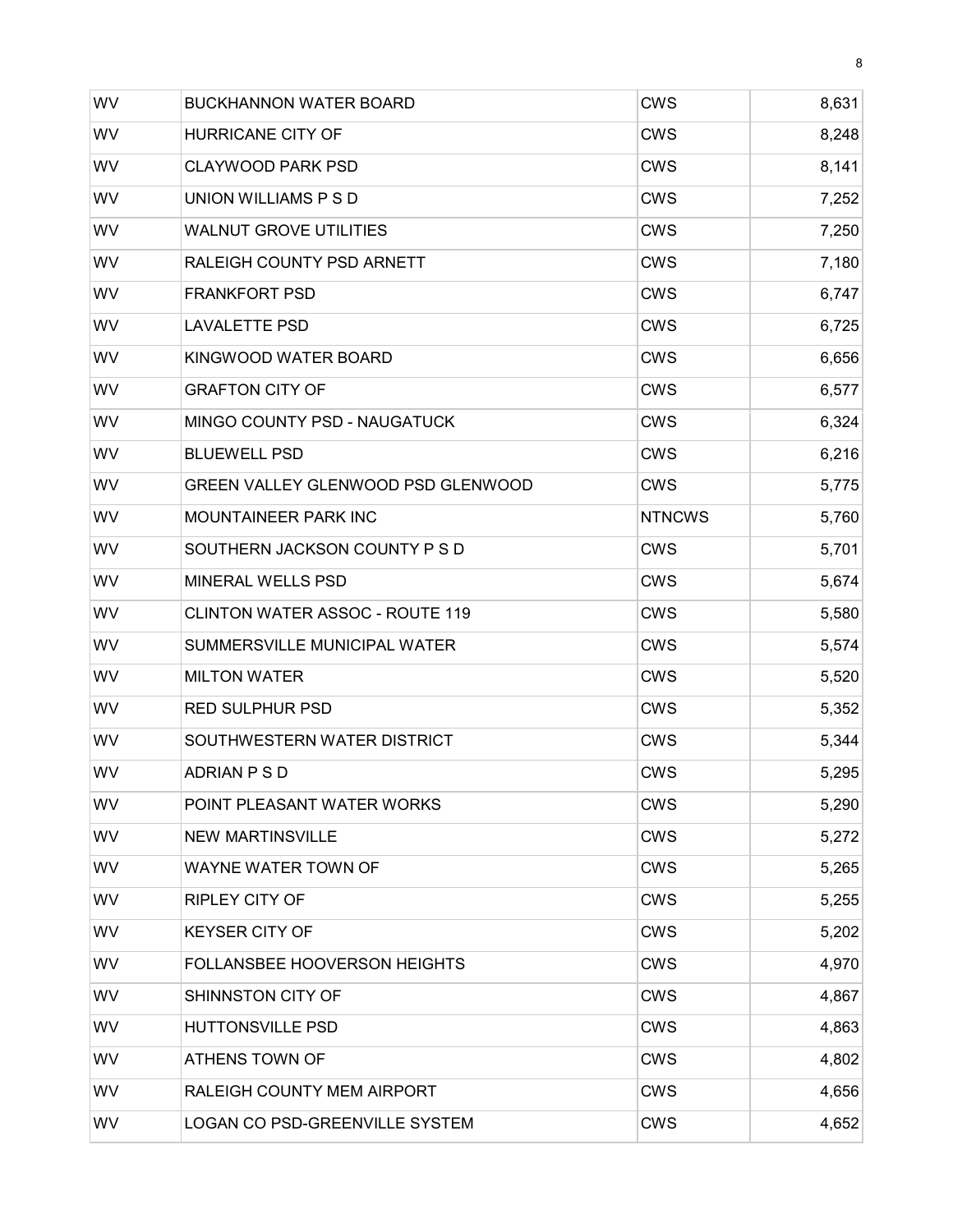| <b>WV</b> | <b>CRAIGSVILLE PSD</b>                          | <b>CWS</b>    | 4,591 |
|-----------|-------------------------------------------------|---------------|-------|
| WV        | <b>WILDERNESS PSD</b>                           | <b>CWS</b>    | 4,475 |
| WV        | SPENCER WATER DEPT                              | <b>CWS</b>    | 4,393 |
| <b>WV</b> | <b>CORPORATION OF SHEPHERDSTOWN</b>             | <b>CWS</b>    | 4,300 |
| <b>WV</b> | <b>GRANT CO PSD-NORTHFORK-MAYSVILLE</b>         | CWS           | 4,269 |
| WV        | RAVENSWOOD MUNICIPAL WATER WORKS                | CWS           | 4,245 |
| WV        | <b>GAULEY RIVER PSD</b>                         | <b>CWS</b>    | 4,168 |
| WV        | COOL RIDGE FLAT TOP PSD                         | <b>CWS</b>    | 4,151 |
| WV        | MARSHALL COUNTY PSD 4                           | <b>CWS</b>    | 4,063 |
| <b>WV</b> | <b>VALLEY FALLS PSD</b>                         | <b>CWS</b>    | 3,991 |
| WV        | MILEPOST 69 REST AREA                           | <b>TNCWS</b>  | 3974  |
| <b>WV</b> | WHITE SULPHUR SPRINGS WATER                     | <b>CWS</b>    | 3,845 |
| WV        | <b>LOGAN WATER BOARD CITY OF</b>                | <b>CWS</b>    | 3,788 |
| WV        | FLATWOODS CANOE RUN PSD                         | <b>CWS</b>    | 3,775 |
| WV        | <b>LINCOLN PSD</b>                              | <b>CWS</b>    | 3,772 |
| <b>WV</b> | <b>MASON CO PSD - ASHTON</b>                    | <b>CWS</b>    | 3,768 |
| <b>WV</b> | <b>CLAY BATTELLE PSD</b>                        | <b>CWS</b>    | 3,717 |
| WV        | <b>WASHINGTON PIKE PSD</b>                      | <b>CWS</b>    | 3,571 |
| WV        | EASTERN WYOMING PSD STEPHENSON WTP              | <b>CWS</b>    | 3,561 |
| WV        | <b>PRESTON COUNTY PSD 1</b>                     | <b>CWS</b>    | 3,528 |
| WV        | BERKELEY SPRINGS CITY OF                        | <b>CWS</b>    | 3,526 |
| WV        | <b>FBI CENTER CLARKSBURG</b>                    | <b>NTNCWS</b> | 3,500 |
| <b>WV</b> | <b>WELLSBURG, CITY OF</b>                       | <b>CWS</b>    | 3,468 |
| WV        | <b>BUFFALO CREEK PSD</b>                        | <b>CWS</b>    | 3,464 |
| WV        | MARSHALL COUNTY PSD 1                           | <b>CWS</b>    | 3,463 |
| <b>WV</b> | <b>GREATER HARRISON PSD LOST CREEK MT CLARE</b> | <b>CWS</b>    | 3,415 |
| WV        | <b>COWEN PSD</b>                                | <b>CWS</b>    | 3,372 |
| WV        | <b>MORTON PLAZA-WV PARKWAYS</b>                 | <b>NTNCWS</b> | 3,364 |
| WV        | WILLIAMSTOWN WATER DEPT                         | <b>CWS</b>    | 3,363 |
| WV        | <b>MIDLAND PSD</b>                              | <b>CWS</b>    | 3,326 |
| WV        | <b>MASON CO PSD-LAKIN DIST</b>                  | <b>CWS</b>    | 3,323 |
| WV        | <b>GREENBRIER HOTEL CORPORATION</b>             | <b>CWS</b>    | 3,280 |
| WV        | <b>BRANCHLAND MIDKIFF PSD</b>                   | <b>CWS</b>    | 3,278 |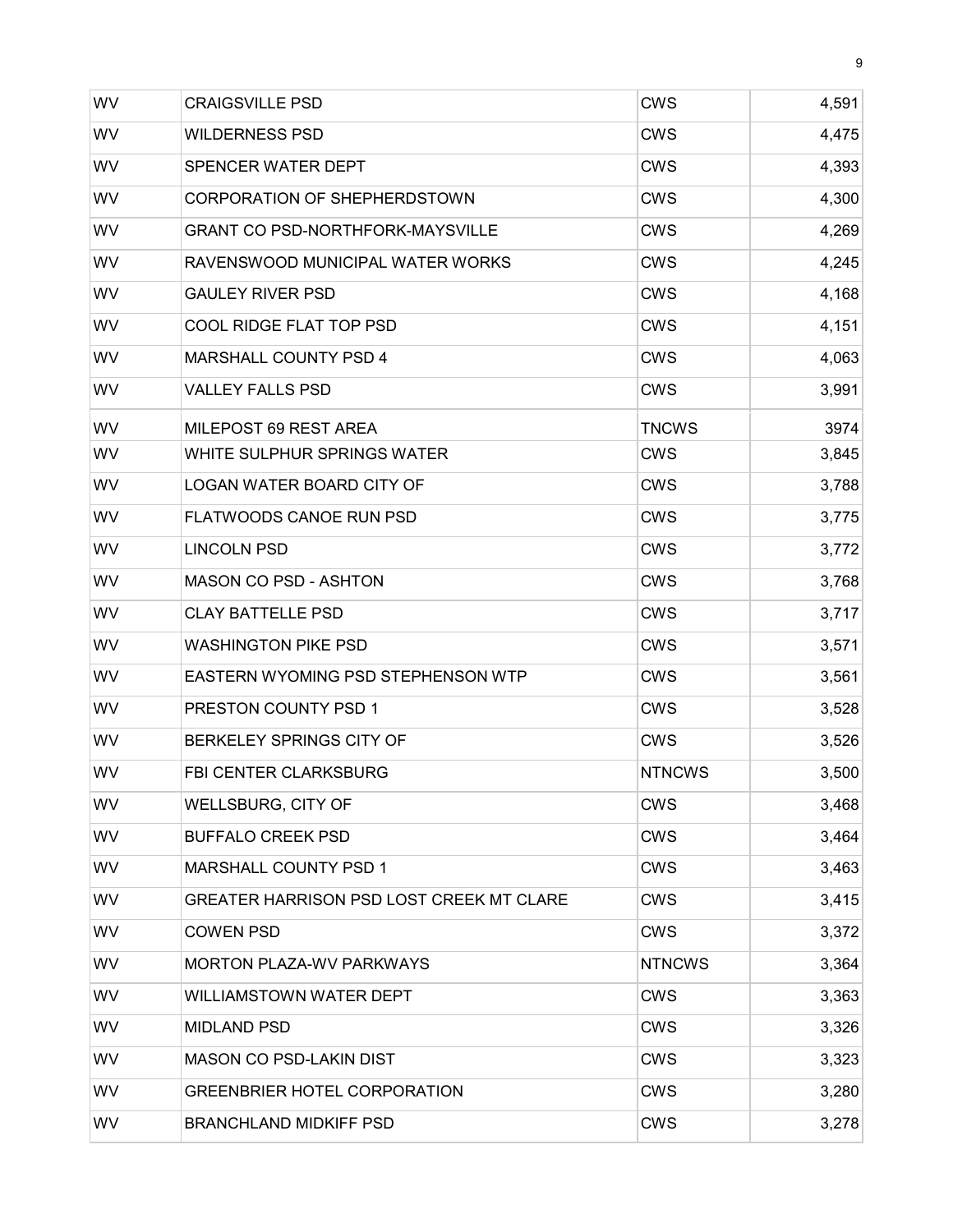| WV        | PHILIPPI CITY OF                           | <b>CWS</b>    | 3,269 |
|-----------|--------------------------------------------|---------------|-------|
| WV        | <b>WILLIAMSON UTILITY BOARD</b>            | <b>CWS</b>    | 3,249 |
| WV        | <b>NETTIE LEIVASY PSD</b>                  | <b>CWS</b>    | 3,239 |
| WV        | <b>CLINTON WATER ASSOC - KINGWOOD PIKE</b> | <b>CWS</b>    | 3,208 |
| <b>WV</b> | RAVENCLIFF MCGRAWS SAULSVILLE PSD          | <b>CWS</b>    | 3,186 |
| WV        | <b>MASON CO PSD-LETART</b>                 | <b>CWS</b>    | 3,182 |
| WV        | MONONGAH TOWN OF                           | <b>CWS</b>    | 3,145 |
| WV        | CHESTER WATER DEPT.                        | <b>CWS</b>    | 3,119 |
| WV        | <b>CRUM PSD</b>                            | <b>CWS</b>    | 3,092 |
| WV        | <b>COTTAGEVILLE PSD</b>                    | <b>CWS</b>    | 3,072 |
| <b>WV</b> | <b>NEW CREEK WATER ASSOCIATION</b>         | <b>CWS</b>    | 3,043 |
| WV        | PADEN CITY, CITY OF                        | <b>CWS</b>    | 2,985 |
| WV        | PINEVILLE MUNICIPAL WATER                  | <b>CWS</b>    | 2,945 |
| WV        | <b>WELCH CITY OF</b>                       | <b>CWS</b>    | 2,907 |
| WV        | RALEIGH COUNTY PSD COAL CITY               | <b>CWS</b>    | 2,905 |
| WV        | <b>ELKINS ROAD PSD</b>                     | <b>CWS</b>    | 2,848 |
| WV        | PETERSBURG TOWN OF                         | <b>CWS</b>    | 2,841 |
| WV        | <b>CHESTNUT RIDGE PSD</b>                  | <b>CWS</b>    | 2,831 |
| WV        | <b>MOUNT HOPE WATER ASSOC</b>              | <b>CWS</b>    | 2,825 |
| WV        | <b>SAINT MARYS</b>                         | <b>CWS</b>    | 2,711 |
| WV        | MARSHALL COUNTY PSD 3                      | <b>CWS</b>    | 2,694 |
| WV        | <b>SHORTLINE PSD</b>                       | <b>CWS</b>    | 2,681 |
| WV        | OCEANA COMMUNITY OF                        | <b>CWS</b>    | 2,672 |
| WV        | <b>BETHLEHEM</b>                           | <b>CWS</b>    | 2,667 |
| WV        | <b>SUN VALLEY PSD</b>                      | <b>CWS</b>    | 2,657 |
| WV        | <b>FOLLANSBEE MUNICIPAL</b>                | <b>CWS</b>    | 2,628 |
| <b>WV</b> | GREATER HARRISON PSD VALLEY OF GOOD HOPE   | <b>CWS</b>    | 2,558 |
| <b>WV</b> | BEVERLY TOWN OF                            | <b>CWS</b>    | 2,555 |
| WV        | NORTHERN JACKSON COUNTY PSD                | <b>CWS</b>    | 2,506 |
| <b>WV</b> | <b>CENTRAL BARBOUR PSD</b>                 | <b>CWS</b>    | 2,502 |
| WV        | RIVER BEND MEMBERSHIP CORPORATION          | <b>NTNCWS</b> | 2,500 |
| WV        | CHEMOURS COMPANY-WASHINGTON WORKS          | <b>NTNCWS</b> | 2,500 |
| WV        | <b>GLEN DALE WATER WORKS</b>               | <b>CWS</b>    | 2,495 |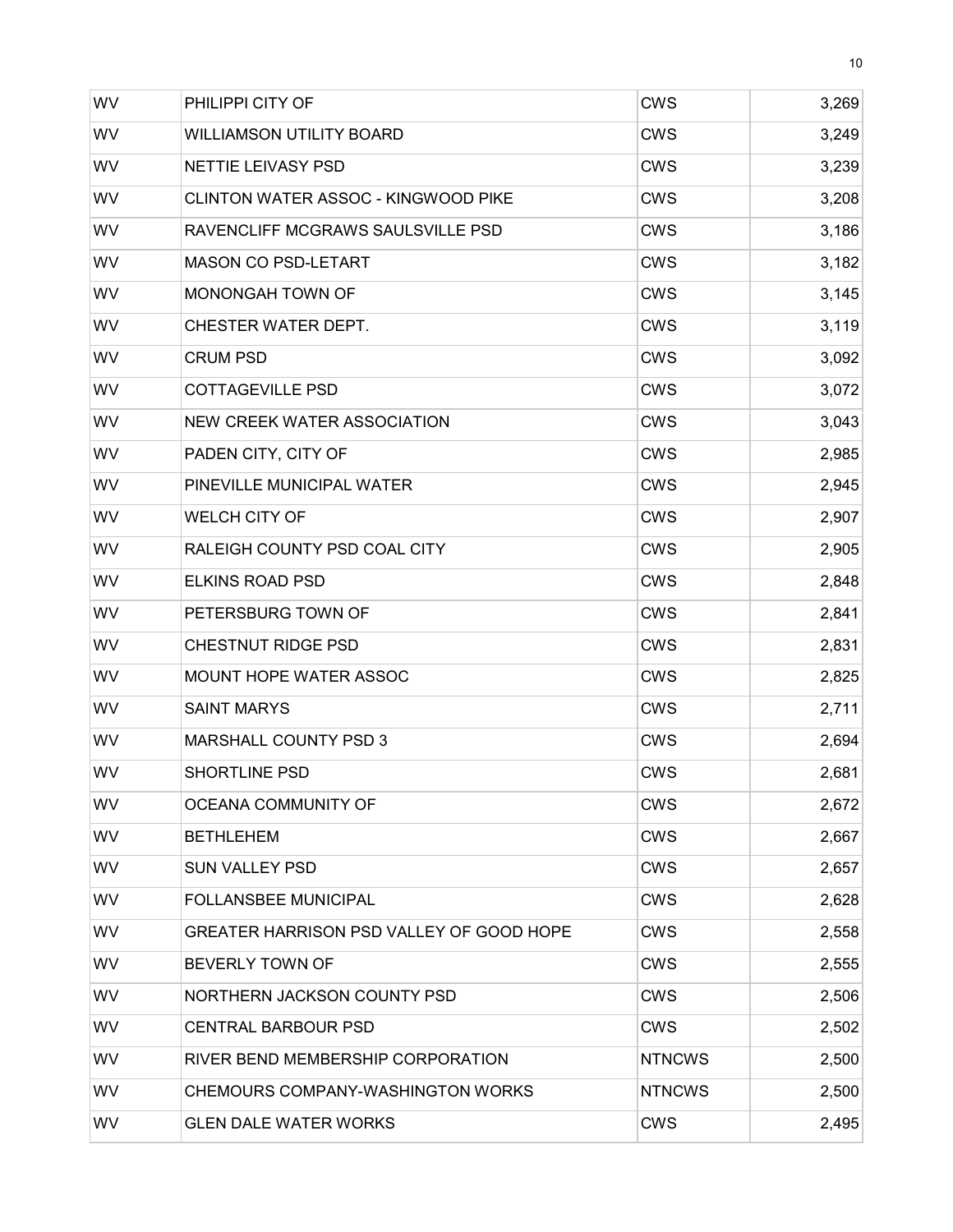| WV        | <b>CENTURY VOLGA PSD</b>                 | <b>CWS</b> | 2,492 |
|-----------|------------------------------------------|------------|-------|
| WV        | <b>ALDERSON WATER</b>                    | <b>CWS</b> | 2,458 |
| WV        | GILMER COUNTY PSD - FEDERAL PRISON       | <b>CWS</b> | 2,400 |
| WV        | RICHWOOD WATER DEPT                      | <b>CWS</b> | 2,389 |
| WV        | <b>MASONTOWN WATER WORKS</b>             | <b>CWS</b> | 2,369 |
| WV        | PLEASANTS CO PSD                         | <b>CWS</b> | 2,357 |
| WV        | MOOREFIELD MUNICIPAL WATER               | <b>CWS</b> | 2,328 |
| WV        | PLEASANT VALLEY PSD                      | <b>CWS</b> | 2,308 |
| WV        | <b>HODGESVILLE PSD RT 20</b>             | <b>CWS</b> | 2,306 |
| WV        | WEST HAMLIN, CITY OF                     | <b>CWS</b> | 2,285 |
| WV        | <b>KANAWHA FALLS PSD</b>                 | <b>CWS</b> | 2,273 |
| WV        | <b>MOUNTAIN VIEW WATER ASSOC</b>         | <b>CWS</b> | 2,263 |
| WV        | <b>HARRISVILLE</b>                       | <b>CWS</b> | 2,246 |
| WV        | <b>MATEWAN WATER WORKS</b>               | <b>CWS</b> | 2,237 |
| WV        | STONEWOOD CITY OF                        | <b>CWS</b> | 2,236 |
| WV        | <b>MCMECHEN MUNICIPAL WATER</b>          | <b>CWS</b> | 2,212 |
| WV        | <b>DANESE PSD</b>                        | <b>CWS</b> | 2,210 |
| WV        | <b>ARMSTRONG PSD</b>                     | <b>CWS</b> | 2,208 |
| WV        | MINGO COUNTY PSD PIGEON CREEK            | <b>CWS</b> | 2,208 |
| WV        | <b>GLENVILLE UTILITY</b>                 | <b>CWS</b> | 2,196 |
| WV        | <b>HAMMOND PSD</b>                       | <b>CWS</b> | 2,186 |
| WV        | <b>MASON CO PSD-CRAB CREEK</b>           | <b>CWS</b> | 2,183 |
| <b>WV</b> | VA MEDICAL CENTER                        | <b>CWS</b> | 2,175 |
| WV        | <b>GREATER HARRISON PSD - QUIET DELL</b> | <b>CWS</b> | 2,159 |
| <b>WV</b> | <b>TYLER COUNTY PSD</b>                  | <b>CWS</b> | 2,146 |
| <b>WV</b> | <b>CENTRAL HAMPSHIRE PSD</b>             | <b>CWS</b> | 2,123 |
| <b>WV</b> | <b>CORPORATION OF HARPERS FERRY</b>      | <b>CWS</b> | 2,122 |
| WV        | RONCEVERTE WATER                         | <b>CWS</b> | 2,100 |
| <b>WV</b> | <b>BELINGTON TOWN OF</b>                 | <b>CWS</b> | 2,095 |
| <b>WV</b> | LINCOLN PSD - ROUTE 3                    | <b>CWS</b> | 2,087 |
| WV        | <b>GRANT PSD</b>                         | <b>CWS</b> | 2,086 |
| <b>WV</b> | <b>MOUNTAIN TOP PSD</b>                  | <b>CWS</b> | 2,072 |
| WV        | ELIZABETH WATER DEPT                     | <b>CWS</b> | 2,072 |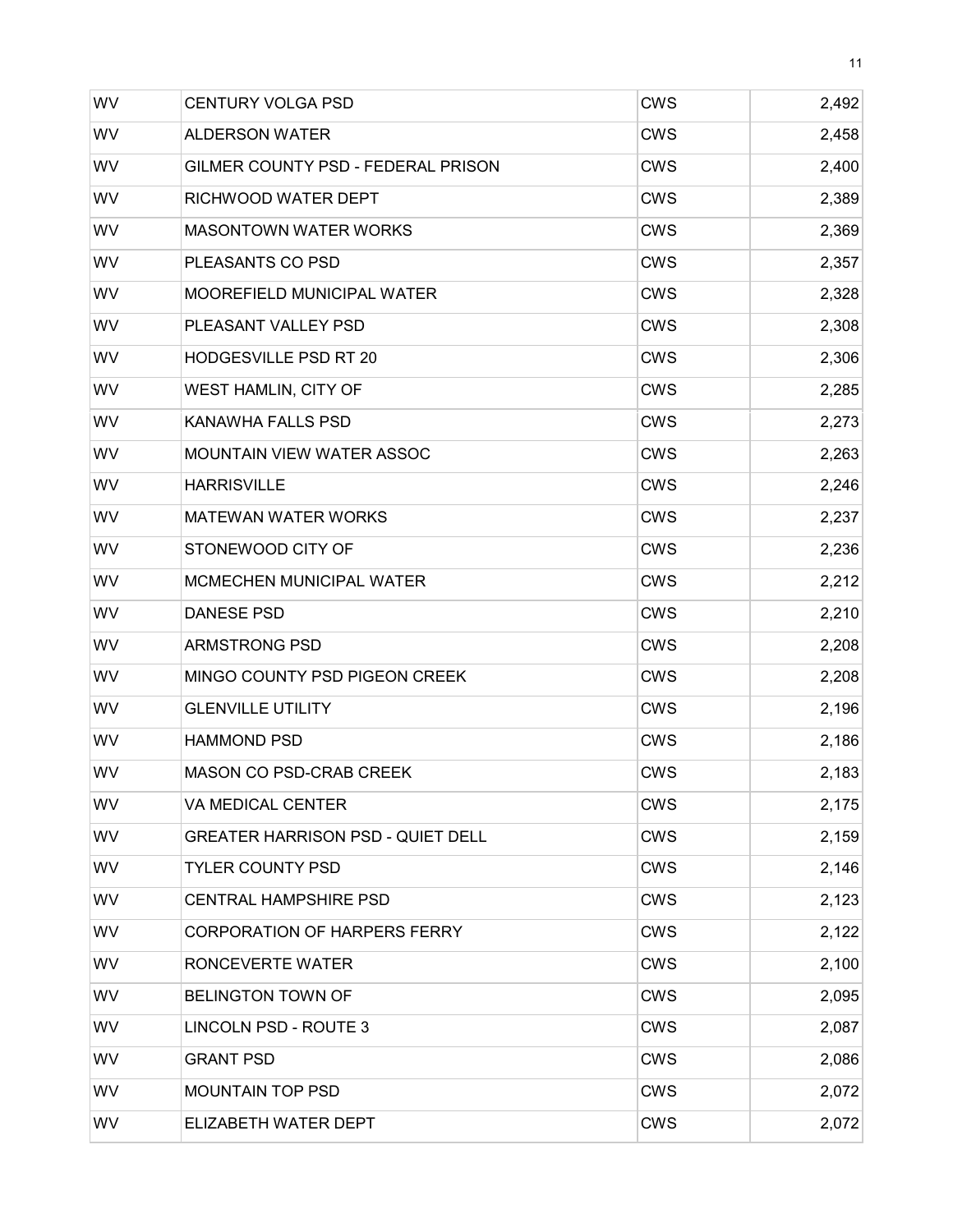| WV        | <b>STAR CITY TOWN OF</b>                  | <b>CWS</b>    | 2,062 |
|-----------|-------------------------------------------|---------------|-------|
| WV        | <b>LITTLE CREEK PSD</b>                   | <b>CWS</b>    | 2,033 |
| WV        | <b>TOMLINSON PSD</b>                      | <b>CWS</b>    | 2,012 |
| WV        | <b>WALTON PSD</b>                         | <b>CWS</b>    | 1,986 |
| WV        | CLAY-ROANE PSD (PROCIOUS DISTRICT)        | <b>CWS</b>    | 1,978 |
| WV        | WVAW- GASSAWAY                            | <b>CWS</b>    | 1,970 |
| WV        | <b>WVAW - WEBSTER SPRINGS</b>             | <b>CWS</b>    | 1,952 |
| WV        | MANNINGTON CITY OF                        | <b>CWS</b>    | 1,946 |
| WV        | <b>GRANDVIEW - DOOLIN PSD</b>             | <b>CWS</b>    | 1,942 |
| WV        | <b>MONUMENTAL PSD</b>                     | <b>CWS</b>    | 1,924 |
| WV        | WEST UNION, TOWN OF                       | <b>CWS</b>    | 1,895 |
| WV        | SISTERSVILLE MUNICIPAL WATER              | <b>CWS</b>    | 1,892 |
| WV        | <b>GREEN VALLEY GLENWOOD PSD BULLTAIL</b> | <b>CWS</b>    | 1,869 |
| WV        | POCAHONTAS CO PSD - CHEAT MOUNTAIN WATER  | <b>CWS</b>    | 1,867 |
| WV        | TERRA ALTA WATER WORKS                    | <b>CWS</b>    | 1,856 |
| WV        | <b>OAKLAND PSD</b>                        | <b>CWS</b>    | 1,846 |
| WV        | NUTTER FORT TOWN OF                       | <b>CWS</b>    | 1,832 |
| WV        | ROMNEY WATER DEPT                         | <b>CWS</b>    | 1,825 |
| WV        | <b>ENLARGED HEPZIBAH PSD</b>              | <b>CWS</b>    | 1,802 |
| WV        | TRI-COUNTY WATER ASSOC - FAIRMONT         | <b>CWS</b>    | 1,770 |
| WV        | <b>GRANT CO PSD-US 220 S</b>              | <b>CWS</b>    | 1,767 |
| WV        | <b>VAMC - HUNTINGTON</b>                  | <b>NTNCWS</b> | 1,759 |
| WV        | <b>HAMRICK PSD</b>                        | <b>CWS</b>    | 1,739 |
| WV        | WOODS HOME OWNERS ASSOCIATION 2           | <b>CWS</b>    | 1,723 |
| <b>WV</b> | <b>GILBERT WATER WORKS</b>                | CWS           | 1,687 |
| <b>WV</b> | <b>NORTON HARDING JIMTOWN PSD</b>         | <b>CWS</b>    | 1,684 |
| <b>WV</b> | <b>CANAAN VALLEY STATE PARK</b>           | <b>NTNCWS</b> | 1,656 |
| WV        | <b>MASON WATER DEPT</b>                   | <b>CWS</b>    | 1,651 |
| <b>WV</b> | <b>GARY CITY OF</b>                       | CWS           | 1,633 |
| WV        | MCDOWELL COUNTY PSD BARTLEY               | <b>CWS</b>    | 1,632 |
| WV        | PLEASANT HILL P S D RT 16 DISTRICT        | <b>CWS</b>    | 1,619 |
| <b>WV</b> | <b>SALEM WATER BOARD</b>                  | <b>CWS</b>    | 1,617 |
| WV        | <b>FORT GAY WATER WORKS</b>               | <b>CWS</b>    | 1,617 |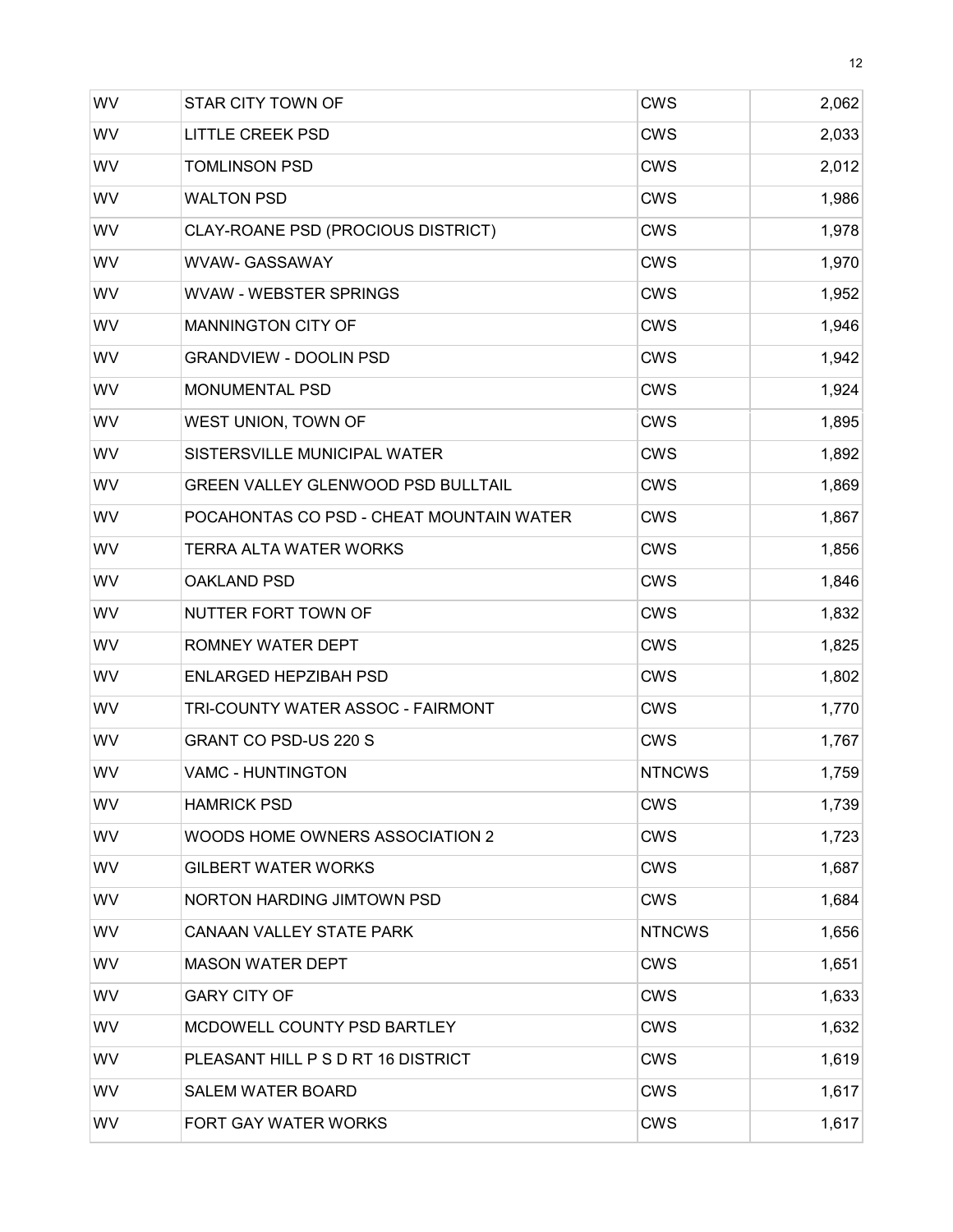| WV        | NEW HAVEN WATER DEPT                     | <b>CWS</b>    | 1,610 |
|-----------|------------------------------------------|---------------|-------|
| WV        | <b>LEADSVILLE PSD</b>                    | <b>CWS</b>    | 1,606 |
| WV        | MARSHALL COUNTY PSD 2                    | <b>CWS</b>    | 1,601 |
| WV        | NORTHRUP GRUMMAN INNOVATION SYSTEMS, INC | <b>NTNCWS</b> | 1,600 |
| WV        | PAGE KINCAID PSD                         | <b>CWS</b>    | 1,590 |
| WV        | PARSONS CITY OF                          | <b>CWS</b>    | 1,554 |
| WV        | WOODS HOA, THE                           | <b>CWS</b>    | 1,550 |
| WV        | BENWOOD WATER DEPARTMENT                 | <b>CWS</b>    | 1,510 |
| WV        | <b>CEREDO WATER WORKS</b>                | <b>CWS</b>    | 1,480 |
| WV        | HARDY COUNTY PSD 220 SOUTH               | <b>CWS</b>    | 1,463 |
| WV        | LUMBERPORT TOWN OF                       | <b>CWS</b>    | 1,457 |
| WV        | CHAPMANVILLE, TOWN OF                    | <b>CWS</b>    | 1,454 |
| WV        | LOGAN CO P S D - CRAWLEY CREEK           | <b>CWS</b>    | 1,444 |
| WV        | RIVESVILLE TOWN OF                       | <b>CWS</b>    | 1,443 |
| WV        | <b>KERMIT WATER WORKS</b>                | <b>CWS</b>    | 1,441 |
| WV        | <b>MOUNT HOPE WATER</b>                  | <b>CWS</b>    | 1,431 |
| WV        | <b>CENTRAL BOAZ PSD</b>                  | <b>CWS</b>    | 1,418 |
| WV        | RALEIGH COUNTY PSD CLEAR CREEK           | <b>CWS</b>    | 1,407 |
| WV        | FRANKLIN, MUNICIPALITY OF                | <b>CWS</b>    | 1,402 |
| WV        | HARDY COUNTY PSD 220 N                   | <b>CWS</b>    | 1,388 |
| WV        | RAINELLE WATER DEPT                      | <b>CWS</b>    | 1,381 |
| WV        | <b>WETZEL CO PSD 1</b>                   | <b>CWS</b>    | 1,378 |
| WV        | <b>SUGAR CREEK PSD</b>                   | <b>CWS</b>    | 1,377 |
| WV        | NEWELL COMPANY                           | <b>CWS</b>    | 1,377 |
| <b>WV</b> | <b>MARLINTON TOWN OF</b>                 | <b>CWS</b>    | 1,362 |
| WV        | ALPINE LAKE PUBLIC UTILITIES             | <b>CWS</b>    | 1,360 |
| <b>WV</b> | <b>WVAWC GLADE SPRINGS DISTRICT</b>      | <b>CWS</b>    | 1,340 |
| WV        | <b>BIG BEND PSD</b>                      | <b>CWS</b>    | 1,338 |
| <b>WV</b> | NEW CUMBERLAND, CITY OF                  | <b>CWS</b>    | 1,326 |
| WV        | <b>HAYMOND PSD</b>                       | <b>CWS</b>    | 1,325 |
| WV        | JANE LEW PSD                             | <b>CWS</b>    | 1,324 |
| <b>WV</b> | <b>TAYLOR COUNTY PSD</b>                 | <b>CWS</b>    | 1,292 |
| WV        | <b>PENNSBORO</b>                         | <b>CWS</b>    | 1,291 |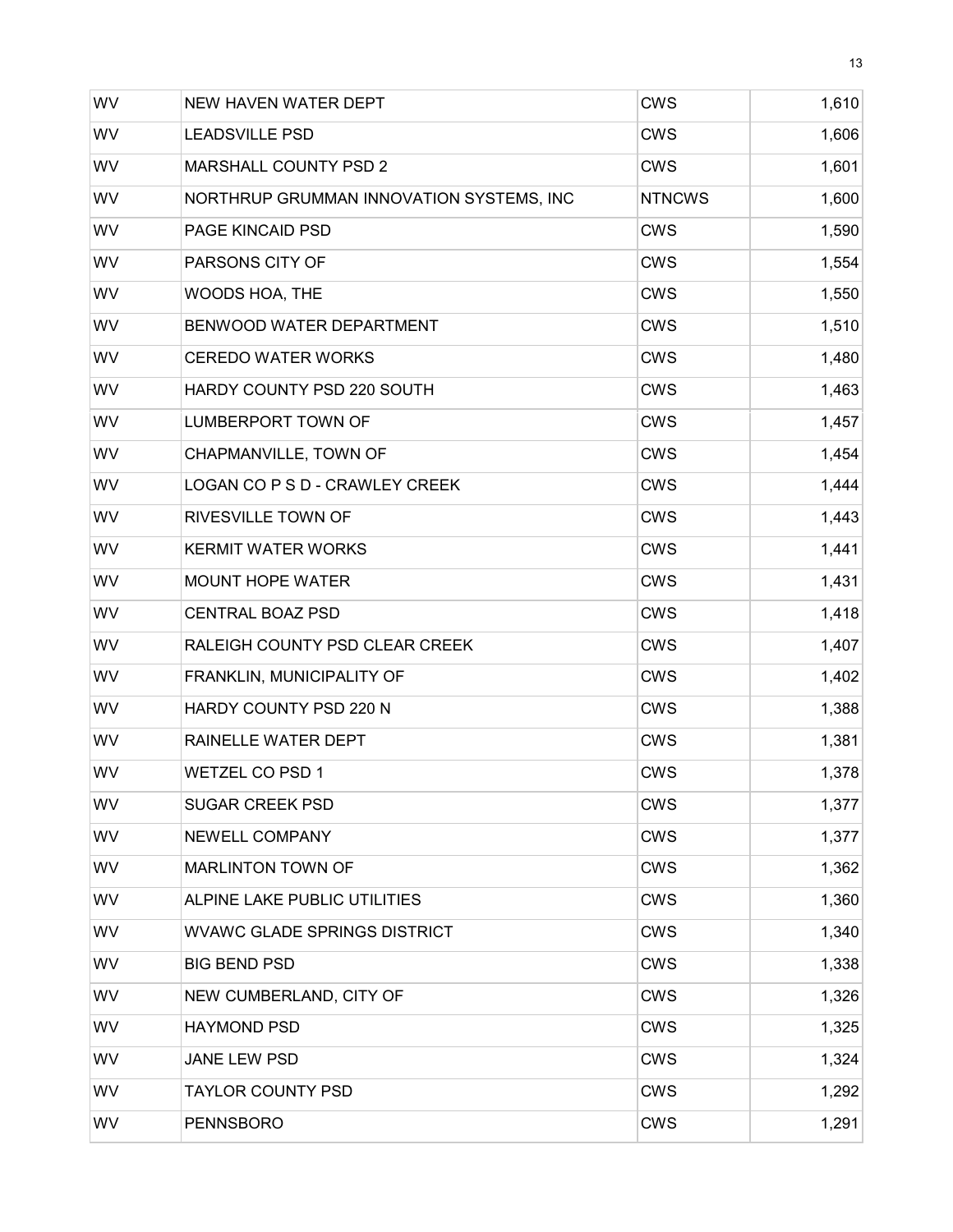| WV        | <b>MIDDLEBOURNE WATER WORKS</b>     | <b>CWS</b>    | 1,267 |
|-----------|-------------------------------------|---------------|-------|
| WV        | PAW PAW ROUTE 19 PSD                | <b>CWS</b>    | 1,254 |
| WV        | MASON CO. PSD - J2Y35               | <b>CWS</b>    | 1,250 |
| WV        | <b>BINGAMON PSD</b>                 | <b>CWS</b>    | 1,247 |
| WV        | <b>GRANT TOWN, TOWN OF</b>          | CWS           | 1,240 |
| WV        | TRIADELPHIA WATER DEPT              | <b>CWS</b>    | 1,215 |
| WV        | <b>BLACKWATER FALLS STATE PARK</b>  | <b>NTNCWS</b> | 1,189 |
| WV        | <b>LOGAN CO PSD - STOLLINGS</b>     | <b>CWS</b>    | 1,183 |
| <b>WV</b> | LAVALETTE PSD - EASTERN DISTRICT    | CWS           | 1,171 |
| WV        | <b>RUPERT WATER</b>                 | <b>CWS</b>    | 1,170 |
| WV        | <b>GREENBRIER COUNTY PSD 2</b>      | <b>CWS</b>    | 1,164 |
| WV        | <b>BURNSVILLE PUBLIC UTILITY</b>    | <b>CWS</b>    | 1,140 |
| WV        | <b>ICES RUN PSD</b>                 | <b>CWS</b>    | 1,130 |
| WV        | <b>TUNNELTON TOWN OF</b>            | <b>CWS</b>    | 1,115 |
| WV        | <b>BIRCH RIVER PSD</b>              | CWS           | 1,103 |
| WV        | BERKELEY CO PSWD-GLENWOOD FOREST    | CWS           | 1,102 |
| WV        | <b>KOPPERSTON PSD</b>               | CWS           | 1,095 |
| WV        | <b>CLAY WATER DEPT</b>              | <b>CWS</b>    | 1,084 |
| WV        | <b>FAIRVIEW TOWN OF</b>             | <b>CWS</b>    | 1,083 |
| WV        | <b>FRANKFORT PSD WILEY FORD</b>     | CWS           | 1,062 |
| WV        | <b>GALLIPOLIS FERRY</b>             | <b>CWS</b>    | 1,056 |
| WV        | <b>CAMERON WATER</b>                | <b>CWS</b>    | 1,052 |
| WV        | BELMONT, CITY OF                    | <b>CWS</b>    | 1,048 |
| WV        | CENTRAL HAMPSHIRE PSD GREEN SPRING  | <b>CWS</b>    | 1,046 |
| <b>WV</b> | CONSTELLIUM ROLLED PRODUCTS LLC     | <b>NTNCWS</b> | 1,036 |
| WV        | <b>DOWNS PSD</b>                    | <b>CWS</b>    | 1,024 |
| <b>WV</b> | MOUNT ZION P S D                    | <b>CWS</b>    | 1,009 |
| WV        | MCDOWELL COUNTY PSD COALWOOD        | <b>CWS</b>    | 1,008 |
| WV        | <b>FOUNTAIN PSD</b>                 | <b>CWS</b>    | 1,001 |
| WV        | <b>CLEVELAND-CLIFFS WEIRTON LLC</b> | <b>NTNCWS</b> | 1,000 |
| WV        | <b>I HEART CHURCH</b>               | <b>NTNCWS</b> | 1,000 |
| <b>WV</b> | USACOE UPPER KANAWHA RUN            | <b>TNCWS</b>  | 1000  |
| WV        | <b>CLAY CO PSD-HARTLAND</b>         | <b>CWS</b>    | 995   |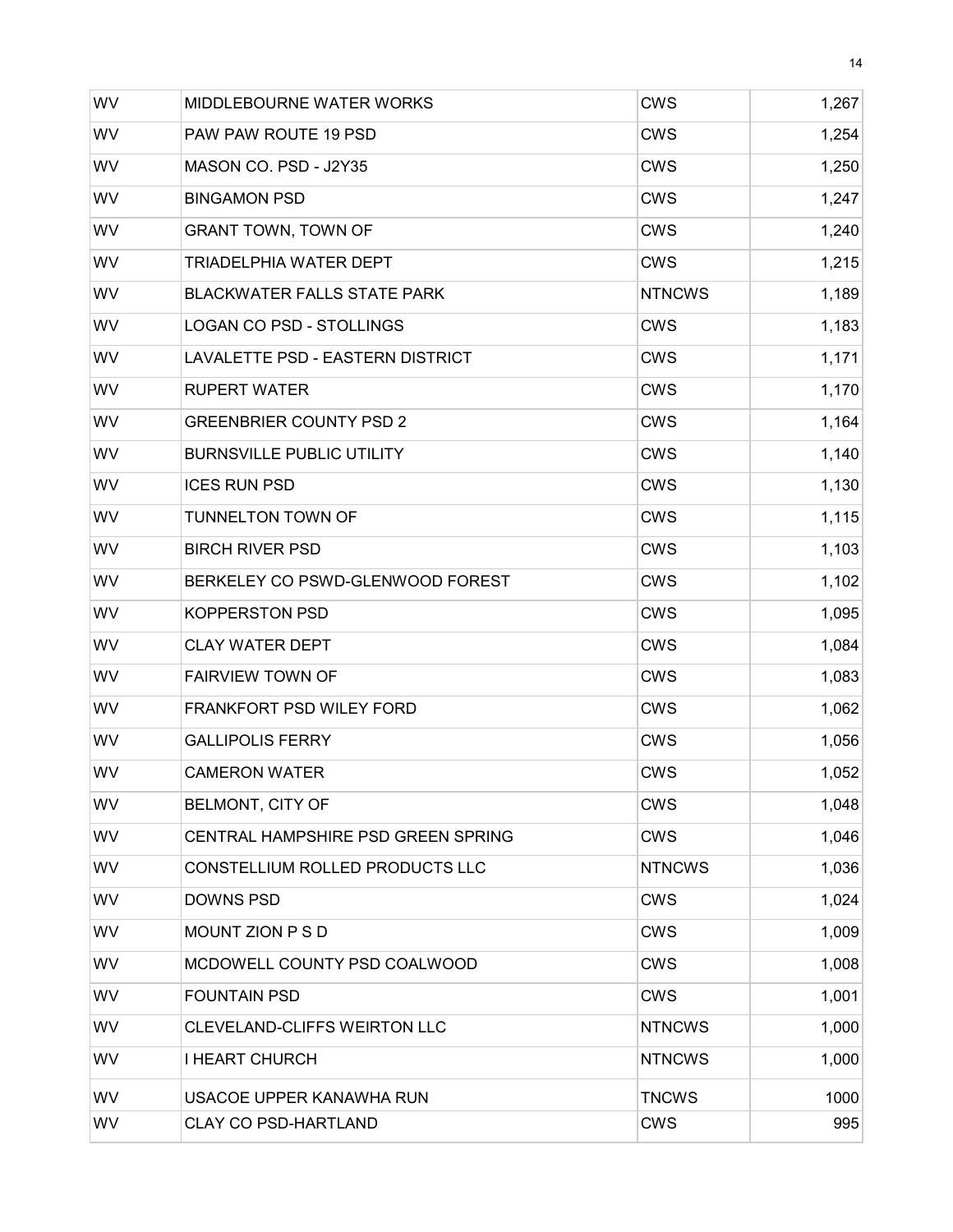| WV        | THE MOUNTAIN WATER SYSTEM                | <b>CWS</b>   | 976 |
|-----------|------------------------------------------|--------------|-----|
| <b>WV</b> | LAVALETTE PSD-ROUTE 52 NORTH DISTRICT    | CWS          | 965 |
| <b>WV</b> | CEDAR GROVE, COMMUNITY OF                | <b>CWS</b>   | 960 |
| <b>WV</b> | <b>JUNIOR TOWN OF</b>                    | <b>CWS</b>   | 956 |
| WV        | ANMOORE TOWN OF                          | <b>CWS</b>   | 951 |
| WV        | WAR WATER WORKS CITY REALTY              | CWS          | 942 |
| WV        | NEWBURG TOWN OF                          | <b>CWS</b>   | 939 |
| <b>WV</b> | DAVIS WATER WORKS                        | <b>CWS</b>   | 938 |
| <b>WV</b> | CARPENDALE, TOWN OF                      | CWS          | 937 |
| WV        | <b>COONS RUN PSD</b>                     | <b>CWS</b>   | 927 |
| WV        | <b>CLOVER PSD</b>                        | <b>CWS</b>   | 926 |
| WV        | WEST LOGAN WATER CO                      | <b>CWS</b>   | 915 |
| WV        | TRI COUNTY CLARKSBURG                    | <b>CWS</b>   | 893 |
| <b>WV</b> | MCDOWELL COUNTY PSD MAYBEURY             | <b>CWS</b>   | 871 |
| <b>WV</b> | MCDOWELL COUNTY PSD BERWIND              | CWS          | 863 |
| <b>WV</b> | ROCKY GLEN MANUFACTURED HOUSING COMMUNIT | CWS          | 861 |
| WV        | <b>LOGAN CO PSD-RUM CREEK</b>            | <b>CWS</b>   | 861 |
| WV        | PIEDMONT MUNICIPAL WTR WKS               | CWS          | 847 |
| WV        | <b>MANNINGTON PSD</b>                    | <b>CWS</b>   | 844 |
| <b>WV</b> | MILL CREEK WATER DEPT                    | <b>CWS</b>   | 841 |
| WV        | <b>COOPERS ROCK STATE FOREST</b>         | <b>TNCWS</b> | 837 |
| WV        | <b>SUMMIT PARK PSD</b>                   | <b>CWS</b>   | 835 |
| <b>WV</b> | HARDY COUNTY PSD-ROUTE 55                | <b>CWS</b>   | 802 |
| WV        | FOUNTAIN PSD BURLINGTON                  | <b>CWS</b>   | 793 |
| <b>WV</b> | RALEIGH COUNTY PSD SLAB FORK             | CWS          | 789 |
| <b>WV</b> | WARDENSVILLE, TOWN OF                    | <b>CWS</b>   | 788 |
| WV        | <b>GILMER CO PSD</b>                     | <b>CWS</b>   | 774 |
| WV        | GILMER CO PSD - ROUTE 33/119             | <b>CWS</b>   | 774 |
| <b>WV</b> | ROWLESBURG WATER WORKS                   | <b>CWS</b>   | 767 |
| WV        | PAX WATER COMPANY                        | <b>CWS</b>   | 762 |
| WV        | <b>UNION TOWN OF</b>                     | <b>CWS</b>   | 758 |
| <b>WV</b> | <b>THOMAS CITY OF</b>                    | <b>CWS</b>   | 753 |
| WV        | LESTER MUNICIPAL WATER WORKS             | <b>CWS</b>   | 750 |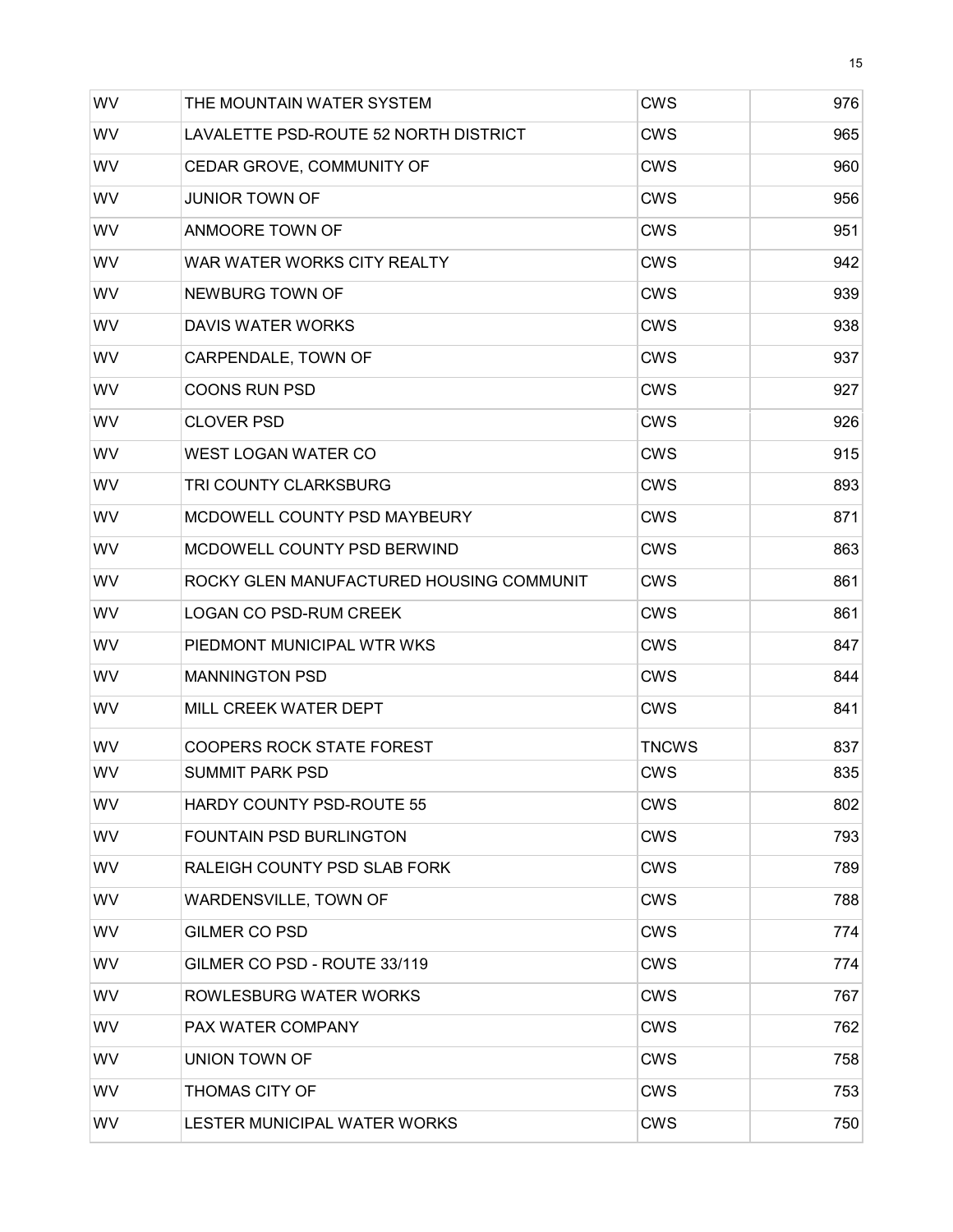| WV        | HARTFORD TOWN OF                         | <b>CWS</b>    | 745 |
|-----------|------------------------------------------|---------------|-----|
| WV        | RIDGELEY, TOWN OF                        | <b>CWS</b>    | 737 |
| WV        | <b>FARMINGTON TOWN OF</b>                | <b>CWS</b>    | 713 |
| WV        | TOWN OF CAPON BRIDGE INC                 | <b>CWS</b>    | 700 |
| WV        | PENDLETON CO PSD-UPPER TRACT             | <b>CWS</b>    | 695 |
| WV        | CLAY CO P S D - IVYDALE                  | <b>CWS</b>    | 693 |
| WV        | PENDLETON CO PSD(BRANDYWINE)             | <b>CWS</b>    | 692 |
| WV        | <b>VALLEY GROVE WATER DEPT</b>           | <b>CWS</b>    | 686 |
| WV        | <b>WORTHINGTON TOWN OF</b>               | CWS           | 680 |
| WV        | RALEIGH COUNTY PSD ODD                   | <b>CWS</b>    | 675 |
| WV        | BENS RUN INDUSTRIAL PARK WATER SYSTEM    | <b>CWS</b>    | 673 |
| WV        | MINGO CO PSD-RAGLAND DISTRICT            | <b>CWS</b>    | 651 |
| WV        | STONEWALL JACKSON STATE PARK             | <b>NTNCWS</b> | 639 |
| WV        | HUNDRED LITTLETON PSD                    | <b>CWS</b>    | 638 |
| WV        | WEST MILFORD WATER WORKS                 | CWS           | 614 |
| WV        | BEECH BOTTOM WATER DEPT                  | <b>CWS</b>    | 610 |
| WV        | MCDOWELL COUNTY PSD KIMBALL              | <b>CWS</b>    | 605 |
| WV        | REYNOLDS MEMORIAL HOSPITAL               | <b>NTNCWS</b> | 600 |
| WV        | CENTRAL BARBOUR PSD - BELINGTON          | <b>CWS</b>    | 597 |
| WV        | PINE GROVE WATER                         | CWS           | 593 |
| WV        | <b>JUSTICE PSD</b>                       | <b>CWS</b>    | 583 |
| WV        | <b>GRANTSVILLE MUNICIPAL</b>             | <b>CWS</b>    | 571 |
| WV        | <b>CASS SCENIC RAILROAD</b>              | <b>CWS</b>    | 555 |
| <b>WV</b> | <b>FENWICK MOUNTAIN PSD</b>              | CWS           | 554 |
| WV.       | DAVY MUNICIPAL WATER WORKS               | <b>CWS</b>    | 552 |
| WV.       | <b>HARMAN TOWN OF</b>                    | CWS           | 552 |
| WV.       | MEADOW BRIDGE TOWN OF                    | CWS           | 551 |
| WV        | GILMER COUNTY PSD - NORMANTOWN STUMPTOWN | CWS           | 547 |
| WV.       | TIMBERLINE-CV PSD                        | CWS           | 544 |
| WV.       | <b>NORTHFORK WATER WORKS</b>             | <b>CWS</b>    | 542 |
| WV        | POCAHONTAS COUNTY PSD                    | CWS           | 515 |
| WV.       | OAKLAND PSD GOLDEN KEY ACRES             | <b>CWS</b>    | 506 |
| WV        | ROANE-JACKSON TECHNICAL CENTER           | <b>NTNCWS</b> | 500 |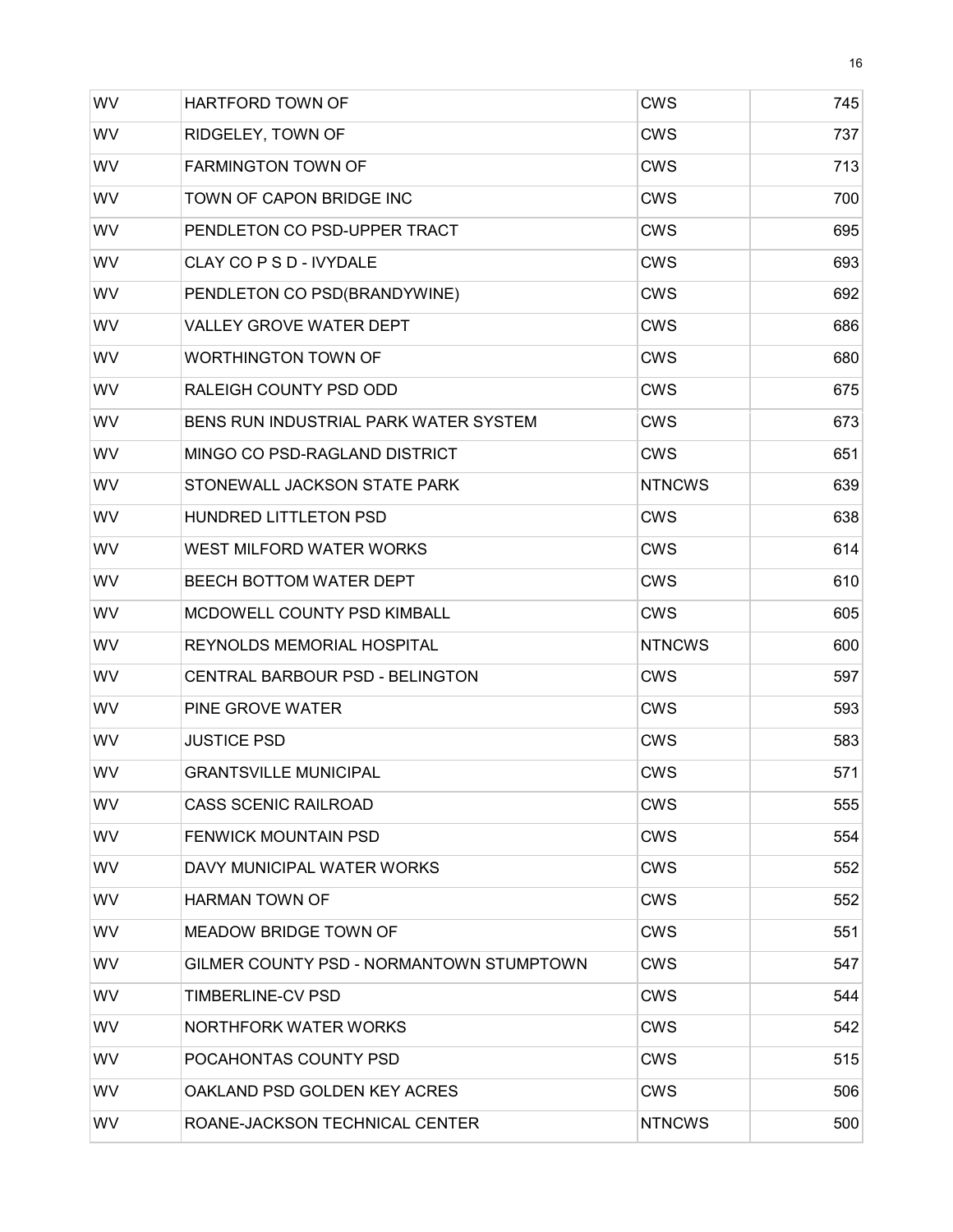| WV        | USACOE BAKERS RUN                         | <b>TNCWS</b>  | 500 |
|-----------|-------------------------------------------|---------------|-----|
| <b>WV</b> | USACOE MIDDLE KANAWHA RUN                 | <b>TNCWS</b>  | 500 |
| WV        | LAKE SHERWOOD PICNIC AREA 61              | <b>TNCWS</b>  | 500 |
| <b>WV</b> | LAKE SHERWOOD 062 HP                      | <b>TNCWS</b>  | 500 |
| WV        | <b>MASON COUNTY PSD-CAMP CONLEY</b>       | <b>CWS</b>    | 497 |
| WV        | <b>PAW PAW WATER WORKS</b>                | <b>CWS</b>    | 488 |
| <b>WV</b> | <b>BAILEYSVILLE ELEMENTARY AND MIDDLE</b> | <b>NTNCWS</b> | 460 |
| <b>WV</b> | ELLENBORO-LAMBERTON PSD                   | <b>CWS</b>    | 456 |
| <b>WV</b> | PAGE JACKSON SOLAR ELEM                   | <b>NTNCWS</b> | 450 |
| <b>WV</b> | SANDY RIVER MIDDLE SCHOOL                 | <b>NTNCWS</b> | 450 |
| WV        | <b>KEYSTONE MUNICIPAL WATER</b>           | <b>CWS</b>    | 448 |
| WV        | <b>WESTLAKE CHEMICAL</b>                  | <b>NTNCWS</b> | 435 |
| <b>WV</b> | <b>EAST VIEW PSD 194</b>                  | <b>CWS</b>    | 424 |
| <b>WV</b> | SOUTH JEFFERSON ELEMENTARY                | <b>NTNCWS</b> | 424 |
| <b>WV</b> | <b>CAIRO WATER DEPARTMENT</b>             | <b>CWS</b>    | 406 |
| <b>WV</b> | <b>HATFIELD AND MCCOY QUICK STOP</b>      | TNCWS         | 400 |
| WV        | <b>CANAAN VILLAGE INN</b>                 | <b>TNCWS</b>  | 400 |
| WV        | <b>MINGO COUNTY PSD - LICK CREEK</b>      | <b>CWS</b>    | 393 |
| <b>WV</b> | <b>GAP MILLS PSD</b>                      | <b>CWS</b>    | 392 |
| <b>WV</b> | <b>CENTRAL HAMPSHIRE PSD - RT 28</b>      | <b>CWS</b>    | 388 |
| <b>WV</b> | <b>MANNINGTON PSD - LOGANSPORT</b>        | <b>CWS</b>    | 384 |
| <b>WV</b> | RALEIGH COUNTY PSD PLUTO BRAGG            | <b>CWS</b>    | 374 |
| WV        | POCAHONTAS MEMORIAL AND MARLINTON M S     | <b>NTNCWS</b> | 374 |
| WV        | MCDOWELL COUNTY PSD HAVACO                | CWS           | 370 |
| <b>WV</b> | HUTCHINSON COMMUNITY WATER ASSOC          | <b>CWS</b>    | 370 |
| <b>WV</b> | DENVER WATER ASSOC                        | CWS           | 364 |
| <b>WV</b> | MCDOWELL COUNTY PSD BIG FOUR              | CWS           | 363 |
| <b>WV</b> | <b>FOUR STATES PSD</b>                    | CWS           | 363 |
| WV        | <b>BRENTON PSD</b>                        | CWS           | 363 |
| <b>WV</b> | REEDY WATER SERVICE TOWN OF               | <b>CWS</b>    | 356 |
| <b>WV</b> | <b>MINISTERS RUN WATER ASSOC</b>          | <b>CWS</b>    | 337 |
| <b>WV</b> | FLATWOODS CANOE RUN PSD PURCHASER         | <b>CWS</b>    | 336 |
| WV        | POCAHONTAS COUNTY HIGH SCHOOL             | <b>NTNCWS</b> | 326 |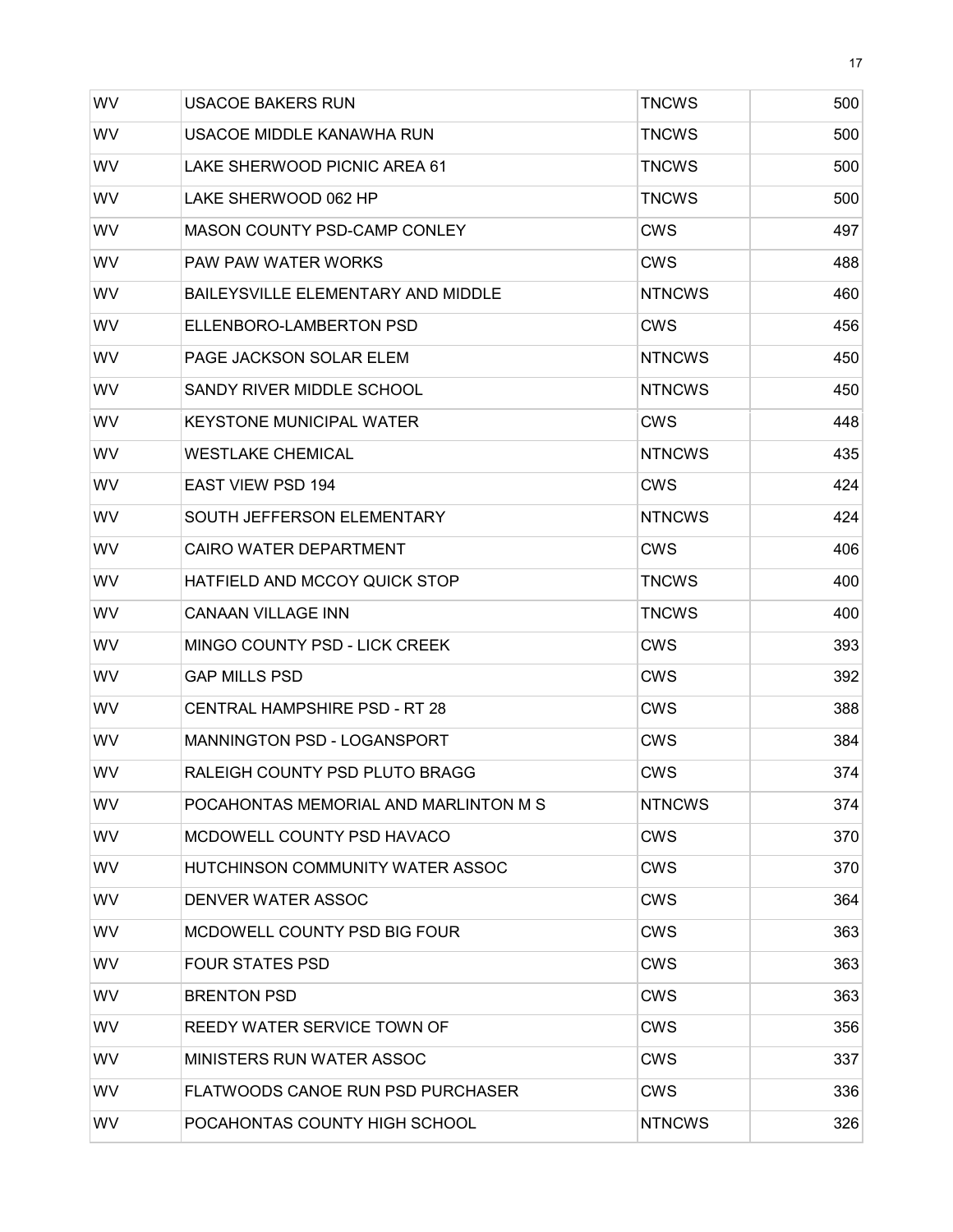| WV        | ALBRIGHT TOWN OF                        | <b>CWS</b>    | 325 |
|-----------|-----------------------------------------|---------------|-----|
| <b>WV</b> | MCDOWELL COUNTY PSD HEMPHILL            | CWS           | 322 |
| WV        | <b>CRUMPLER COMMUNITY WATER</b>         | CWS           | 318 |
| WV        | MINGO COUNTY PSD - MARROWBONE           | CWS           | 313 |
| <b>WV</b> | <b>BLUE RIDGE ELEMENTARY</b>            | <b>NTNCWS</b> | 310 |
| <b>WV</b> | CAMDEN ON GAULEY - CRAIGSVILLE          | CWS           | 304 |
| WV        | <b>COVESTRO</b>                         | <b>NTNCWS</b> | 300 |
| WV        | BLUEBEND HANDPUMP 0614 HP               | <b>TNCWS</b>  | 300 |
| WV        | <b>CAMP WAPOCOMA</b>                    | <b>TNCWS</b>  | 300 |
| WV        | <b>MOUNTAIN CREEK LODGE</b>             | <b>TNCWS</b>  | 300 |
| WV        | <b>BEAVER RIDGE RESORT</b>              | <b>TNCWS</b>  | 300 |
| <b>WV</b> | ARTHURDALE WATER ASSOC.                 | CWS           | 299 |
| <b>WV</b> | DENMAR CORRECTIONAL CENTER              | <b>CWS</b>    | 297 |
| <b>WV</b> | <b>GREEN BANK SCHOOL</b>                | <b>NTNCWS</b> | 293 |
| WV        | RAINELLE WATER TREATMENT PLANT 2        | CWS           | 290 |
| <b>WV</b> | DELBARTON TOWN OF                       | CWS           | 286 |
| <b>WV</b> | <b>FAITH CHRISTIAN ACADEMY</b>          | <b>NTNCWS</b> | 285 |
| WV        | <b>GLEN ROGERS PSD</b>                  | CWS           | 283 |
| <b>WV</b> | <b>BLACK BEAR WOODS</b>                 | <b>TNCWS</b>  | 283 |
| WV        | HUFF CONSOLIDATED ELEMENTARY AND MIDDLE | <b>NTNCWS</b> | 275 |
| <b>WV</b> | PRESTON CO PSD 1 PURCHASER              | CWS           | 270 |
| WV        | <b>HODGESVILLE PSD - SAULS RUN</b>      | <b>CWS</b>    | 265 |
| WV.       | <b>COALTON WATER SYSTEM</b>             | <b>CWS</b>    | 264 |
| WV        | HILLSBORO TOWN OF                       | CWS           | 262 |
| WV.       | <b>HODGESVILLE PSD LORENTZ SYSTEM</b>   | <b>CWS</b>    | 260 |
| WV        | PHILIPPI CITY OF - WELLINGTON HEIGHTS   | <b>CWS</b>    | 256 |
| WV        | SLANESVILLE ELEMENTARY SCHOOL           | <b>NTNCWS</b> | 250 |
| <b>WV</b> | <b>MITCHELL PLANT</b>                   | <b>NTNCWS</b> | 250 |
| WV.       | <b>BROWNS WATER SYSTEM</b>              | <b>TNCWS</b>  | 250 |
| WV.       | <b>CAMP ALLEGHANY</b>                   | <b>TNCWS</b>  | 250 |
| WV.       | RAINBOW ROAD CLUB                       | <b>TNCWS</b>  | 250 |
| WV.       | <b>INDIAN MEADOWS TOWER</b>             | <b>TNCWS</b>  | 250 |
| WV        | <b>BLUE RIDGE PRIMARY SCHOOL</b>        | <b>NTNCWS</b> | 248 |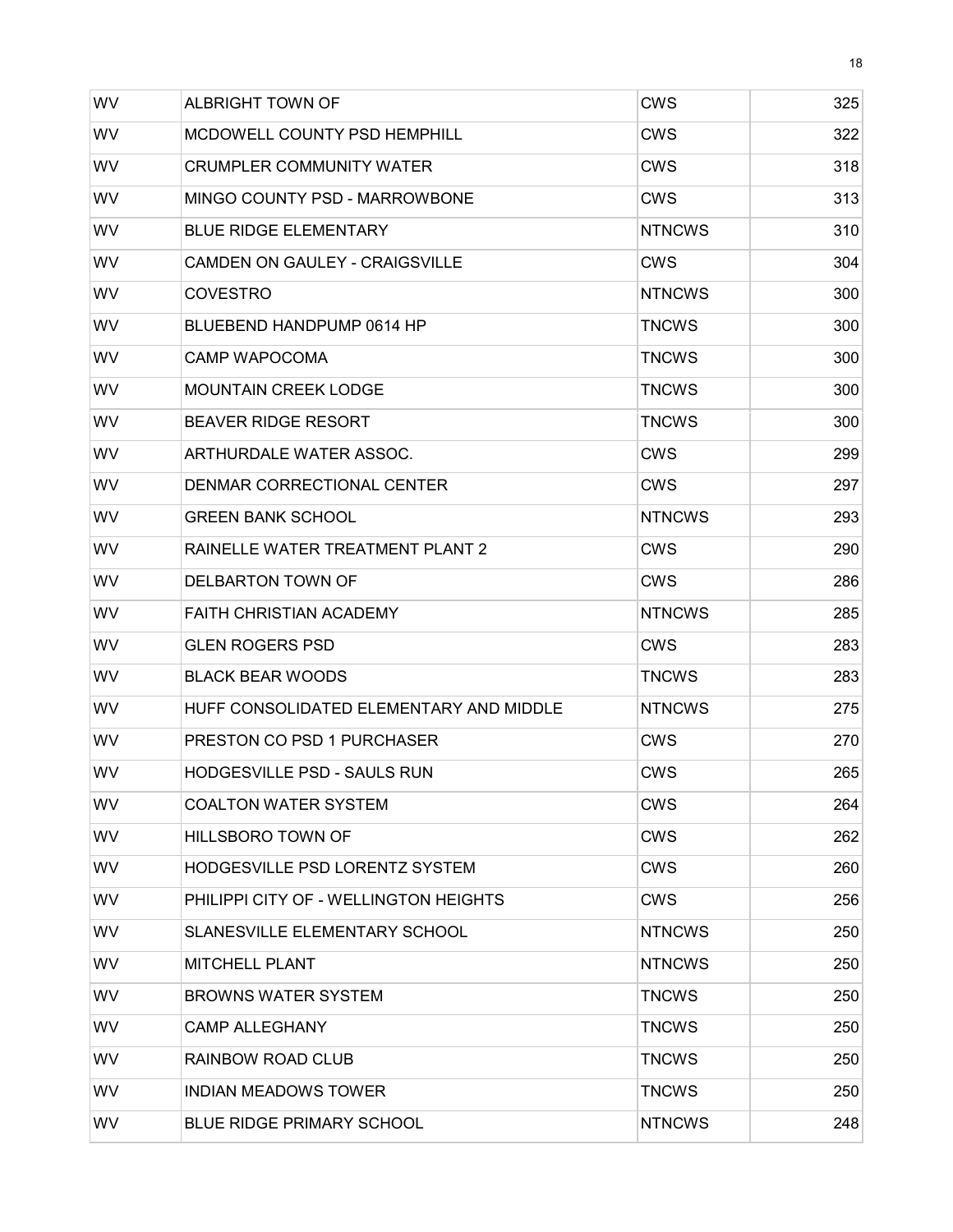| <b>WV</b> | <b>MANNINGTON PSD - METZ</b>           | <b>CWS</b>    | 246 |
|-----------|----------------------------------------|---------------|-----|
| WV        | WHITMER PUBLIC WATER SYSTEM            | CWS           | 246 |
| <b>WV</b> | HARDY COUNTY PSD-TROUT RUN             | CWS           | 245 |
| WV        | <b>HARDY COUNTY PSD-SOUTH FORK</b>     | CWS           | 244 |
| <b>WV</b> | MINGO COUNTY PSD CHATTAROY             | CWS           | 241 |
| WV        | BROOKE COUNTY PSD                      | CWS           | 240 |
| <b>WV</b> | RHODELL WATER WORKS                    | <b>CWS</b>    | 238 |
| WV        | G AND E MHP                            | CWS           | 235 |
| <b>WV</b> | <b>BRADSHAW WATER WORKS</b>            | CWS           | 233 |
| WV        | VALLEY WATER AND SEWER-DEERWOOD        | CWS           | 219 |
| <b>WV</b> | SUGAR LANE WATER ASSOC                 | CWS           | 218 |
| <b>WV</b> | <b>GRANT COUNTY PSD WELTON ORCHARD</b> | CWS           | 213 |
| <b>WV</b> | RALEIGH COUNTY PSD FITZPATRICK         | CWS           | 201 |
| WV        | CALEDONIA HEIGHTS SUBDIVISION          | <b>CWS</b>    | 200 |
| <b>WV</b> | RALEIGH COUNTY PSD EGERIA              | <b>CWS</b>    | 200 |
| <b>WV</b> | <b>F MINE BATHHOUSE</b>                | <b>NTNCWS</b> | 200 |
| <b>WV</b> | <b>BUFFALO GAP CAMP</b>                | <b>TNCWS</b>  | 200 |
| WV        | E Z MART                               | <b>TNCWS</b>  | 200 |
| <b>WV</b> | PANTHER WILDLIFE MANAGEMENT AREA 1     | <b>TNCWS</b>  | 200 |
| <b>WV</b> | <b>CAMP HIDDEN MEADOWS</b>             | <b>TNCWS</b>  | 200 |
| <b>WV</b> | <b>BLUESTONE CAMP AND RETREAT</b>      | <b>TNCWS</b>  | 200 |
| WV        | SHINNSTON - SALTWELL ROAD              | <b>CWS</b>    | 196 |
| <b>WV</b> | <b>HUTTONSVILLE TOWN OF</b>            | <b>CWS</b>    | 196 |
| WV        | CHARLES TOWN UTL-GLEN HAVEN UTILITIES  | <b>CWS</b>    | 195 |
| <b>WV</b> | AURORA ELEMENTARY AND JR HIGH          | <b>NTNCWS</b> | 192 |
| <b>WV</b> | MCDOWELL COUNTY PSD TIDEWATER          |               |     |
|           |                                        | CWS           | 188 |
| WV.       | PENDLETON COUNTY PSD RIVERTON          | <b>CWS</b>    | 188 |
| WV        | <b>ISKCON - NEW VRINDABAN</b>          | <b>CWS</b>    | 184 |
| WV.       | <b>HARDY COUNTY PSD BAKER</b>          | CWS           | 182 |
| WV        | <b>CAMP TWIN CREEKS</b>                | <b>TNCWS</b>  | 180 |
| WV        | <b>FAIR OAKS SUBDIVISION</b>           | CWS           | 178 |
| WV.       | LAND OF CANAAN VACATION RESORT         | <b>TNCWS</b>  | 177 |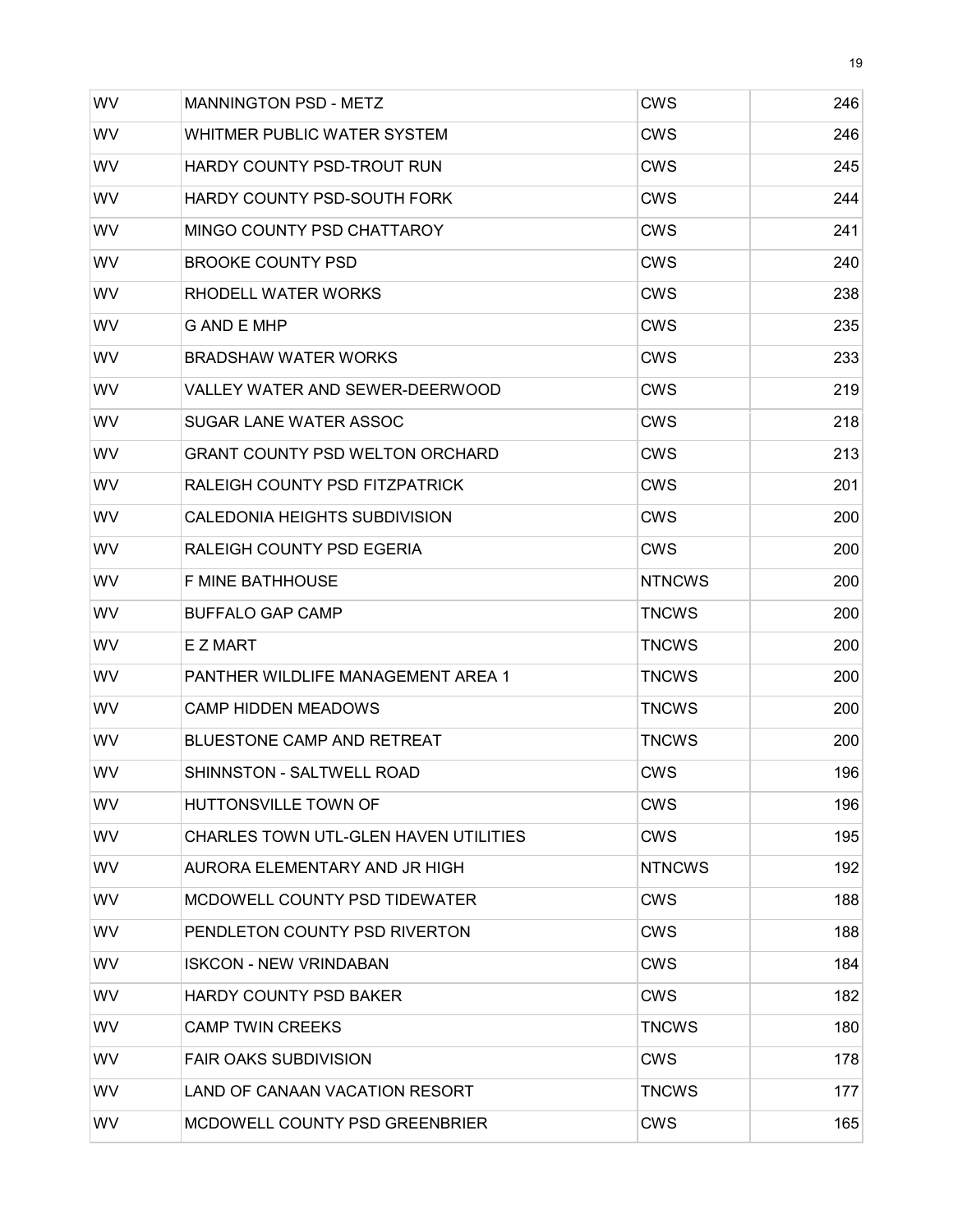| WV        | <b>SMOOT ELEMENTARY</b>               | <b>NTNCWS</b> | 165 |
|-----------|---------------------------------------|---------------|-----|
| WV        | OAK HILL MOBILE HOME COMMUNITY LLC    | CWS           | 163 |
| WV        | KINGSTON MINING 2 BATHHOUSE           | <b>NTNCWS</b> | 161 |
| WV        | <b>EAST VIEW PSD 172</b>              | CWS           | 160 |
| WV        | BIG CACAPON BUBBLING SPRING CAMP, LLC | <b>TNCWS</b>  | 160 |
| WV        | UPPER MUD RIVER (W M A)               | <b>TNCWS</b>  | 159 |
| WV        | ALLENS WONDERLAND                     | <b>TNCWS</b>  | 157 |
| WV        | SOUTHERN JACKSON COUNTY PSD ROUTE 33  | <b>CWS</b>    | 154 |
| WV        | SPRINGER RUN PARK LLC                 | CWS           | 150 |
| WV        | <b>BACK CREEK VALLEY ELEMENTARY</b>   | <b>NTNCWS</b> | 150 |
| WV        | EASTERN ASSOC COAL HARRIS PREP PLANT  | <b>NTNCWS</b> | 150 |
| WV        | US FISH & WILDLIFE-NCTC               | <b>NTNCWS</b> | 150 |
| WV        | <b>FIRESIDE INN</b>                   | <b>TNCWS</b>  | 150 |
| WV        | <b>BERKELEY SPRINGS BOWL</b>          | <b>TNCWS</b>  | 150 |
| WV        | <b>BEMIS CAMPGROUND</b>               | <b>TNCWS</b>  | 150 |
| WV        | CHESTNUT RIDGE PSD - BERRYBURG        | <b>CWS</b>    | 144 |
| WV        | PENDLETON CO PSD-US 220 NORTH         | <b>CWS</b>    | 144 |
| WV        | COOLFONT MOUNTAINSIDE NORTH           | <b>TNCWS</b>  | 143 |
| WV        | STONERISE BERKELEY SPRINGS - UPPER    | <b>CWS</b>    | 140 |
| WV        | STONERISE BERKELEY SPRINGS - LOWER    | <b>CWS</b>    | 140 |
| WV        | TRI LAKE HOLDINGS, INC.               | <b>CWS</b>    | 139 |
| WV        | JOHN J CORNWELL SCHOOL                | <b>NTNCWS</b> | 135 |
| <b>WV</b> | PLEASANT VIEW ELEMENTARY              | <b>NTNCWS</b> | 135 |
| WV        | DEERFIELD VILLAGE SUBDIVISION         | CWS           | 132 |
| <b>WV</b> | <b>MOUNTAIN VIEW WATER SYSTEM</b>     | <b>CWS</b>    | 132 |
| <b>WV</b> | CARTER ROAG MORGAN CAMP MINE          | <b>NTNCWS</b> | 130 |
| <b>WV</b> | <b>CAVE QUARTER UTILITY</b>           | CWS           | 126 |
| <b>WV</b> | SUMMIT POINT TACTICAL TRAINING CENTER | <b>NTNCWS</b> | 125 |
| <b>WV</b> | <b>COOL SPRINGS</b>                   | <b>TNCWS</b>  | 125 |
| WV        | MCDOWELL COUNTY PSD PREMIER           | CWS           | 122 |
| <b>WV</b> | <b>SKY LINE VILLAGE MHP</b>           | CWS           | 120 |
| <b>WV</b> | ROCK SPRING CHURCH                    | <b>NTNCWS</b> | 120 |
| WV        | <b>CAPERTON FURNITURE WORKS</b>       | <b>NTNCWS</b> | 120 |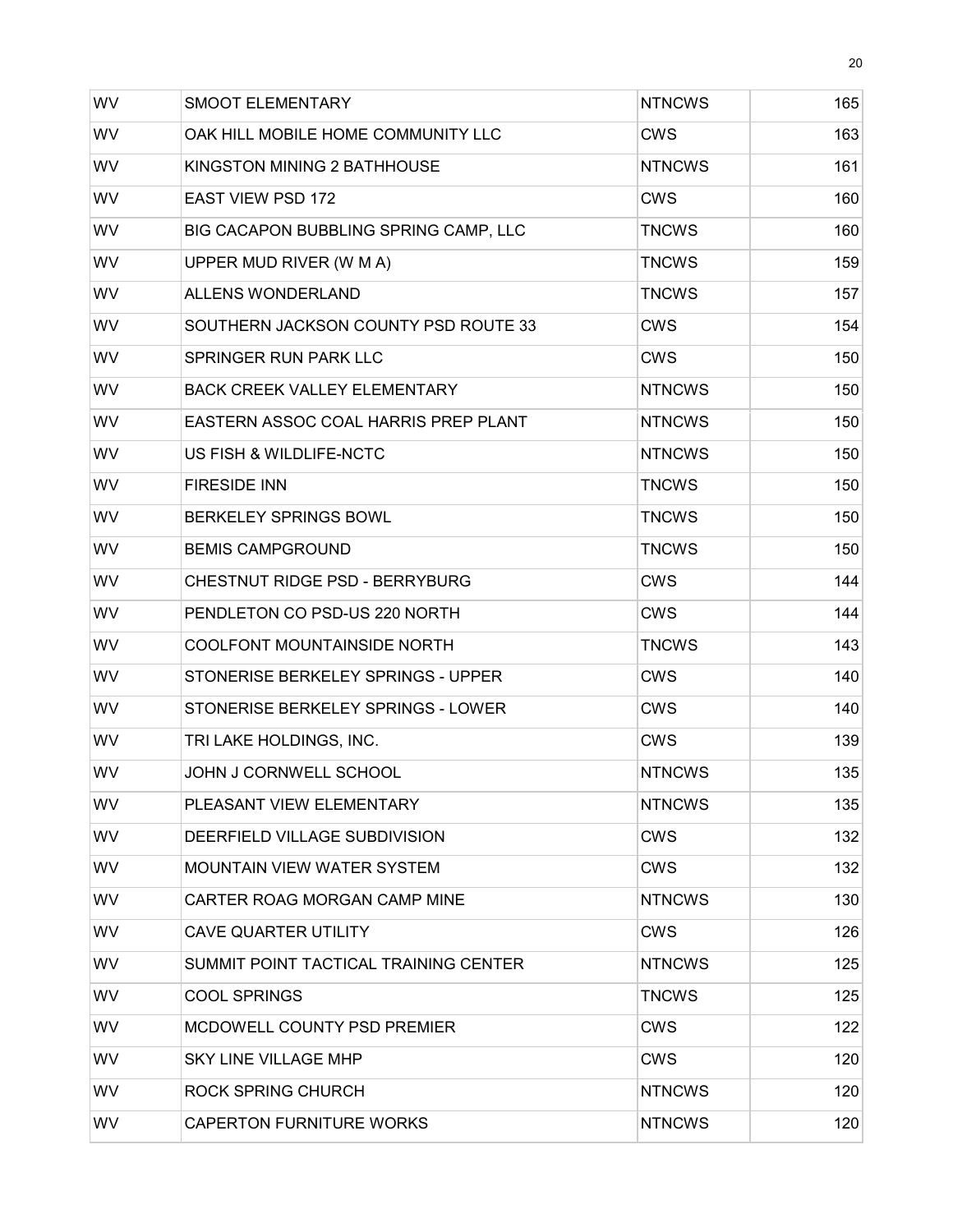| WV        | MCDOWELL COUNTY PSD ECKMAN               | <b>CWS</b>    | 118 |
|-----------|------------------------------------------|---------------|-----|
| <b>WV</b> | <b>COAL MOUNTAIN WATER</b>               | CWS           | 118 |
| <b>WV</b> | PLEASANT VALLEY PSD - NORTH CASSVILLE    | CWS           | 114 |
| <b>WV</b> | <b>BRUCETON MILLS WATER DEPT</b>         | <b>CWS</b>    | 114 |
| WV        | <b>BELLWOOD COMMUNITY FACIL IMP</b>      | CWS           | 113 |
| WV        | NATIONAL RADIO ASTRONOMY OBSERVATORY     | <b>NTNCWS</b> | 110 |
| WV        | <b>SAND SPRINGS CAMPGROUND</b>           | <b>TNCWS</b>  | 110 |
| <b>WV</b> | CHARLES TOWN UTL-CAVALAND SUBDIVISION    | <b>CWS</b>    | 107 |
| WV        | CHESTNUT RIDGE WATER SYSTEM              | CWS           | 105 |
| WV        | USGS LEETOWN SCIENCE CENTER              | <b>NTNCWS</b> | 105 |
| WV        | COOLFONT MOUNTAINSIDE ASSOCIATION-SALMON | <b>TNCWS</b>  | 103 |
| WV        | JK RICHMOND'S FAMILY CAMPGROUND          | <b>TNCWS</b>  | 102 |
| WV        | CLAY CO P S D-TRIPLETT RIDGE             | <b>CWS</b>    | 101 |
| <b>WV</b> | DAVIS STUART INC                         | <b>CWS</b>    | 100 |
| <b>WV</b> | MCDOWELL COUNTY PSD BISHOP               | CWS           | 100 |
| <b>WV</b> | SENECA TRAIL CHRISTIAN ACADEMY           | <b>NTNCWS</b> | 100 |
| WV        | <b>CACAPON STATE PARK</b>                | <b>NTNCWS</b> | 100 |
| WV        | SENECA COAL RESOURCES PINNACLE CREEK     | <b>NTNCWS</b> | 100 |
| <b>WV</b> | <b>CAMP TOMAHAWK</b>                     | <b>TNCWS</b>  | 100 |
| <b>WV</b> | LONG BRANCH SALOON AND GRILL             | <b>TNCWS</b>  | 100 |
| <b>WV</b> | <b>BIG BEND CAMPGROUND 0510</b>          | <b>TNCWS</b>  | 100 |
| WV        | MILLESONS WALNUT GROVE CAMPGROUND INC    | <b>TNCWS</b>  | 100 |
| WV        | <b>CAMP PINNACLE</b>                     | <b>TNCWS</b>  | 100 |
| WV        | USFS TROUT POND                          | <b>TNCWS</b>  | 100 |
| <b>WV</b> | <b>SUMMIT POINT RACEWAY</b>              | <b>TNCWS</b>  | 100 |
| WV        | POCAHONTAS 4 H CAMP                      | <b>TNCWS</b>  | 100 |
| WV        | <b>OVERLOOK CONDOMINIUMS</b>             | <b>TNCWS</b>  | 100 |
| <b>WV</b> | <b>CAMP SUMMERS</b>                      | <b>TNCWS</b>  | 100 |
| <b>WV</b> | <b>CHERRY RUN MHP</b>                    | CWS           | 99  |
| WV        | <b>MORGAN VILLAGE MHP</b>                | CWS           | 98  |
| <b>WV</b> | GILMER COUNTY PSD - ROUTE 5 WEST         | CWS           | 95  |
| <b>WV</b> | MONUMENTAL PSD - CHESAPEAKE              | <b>CWS</b>    | 95  |
| WV        | OX PAPERBOARD LLC                        | <b>NTNCWS</b> | 95  |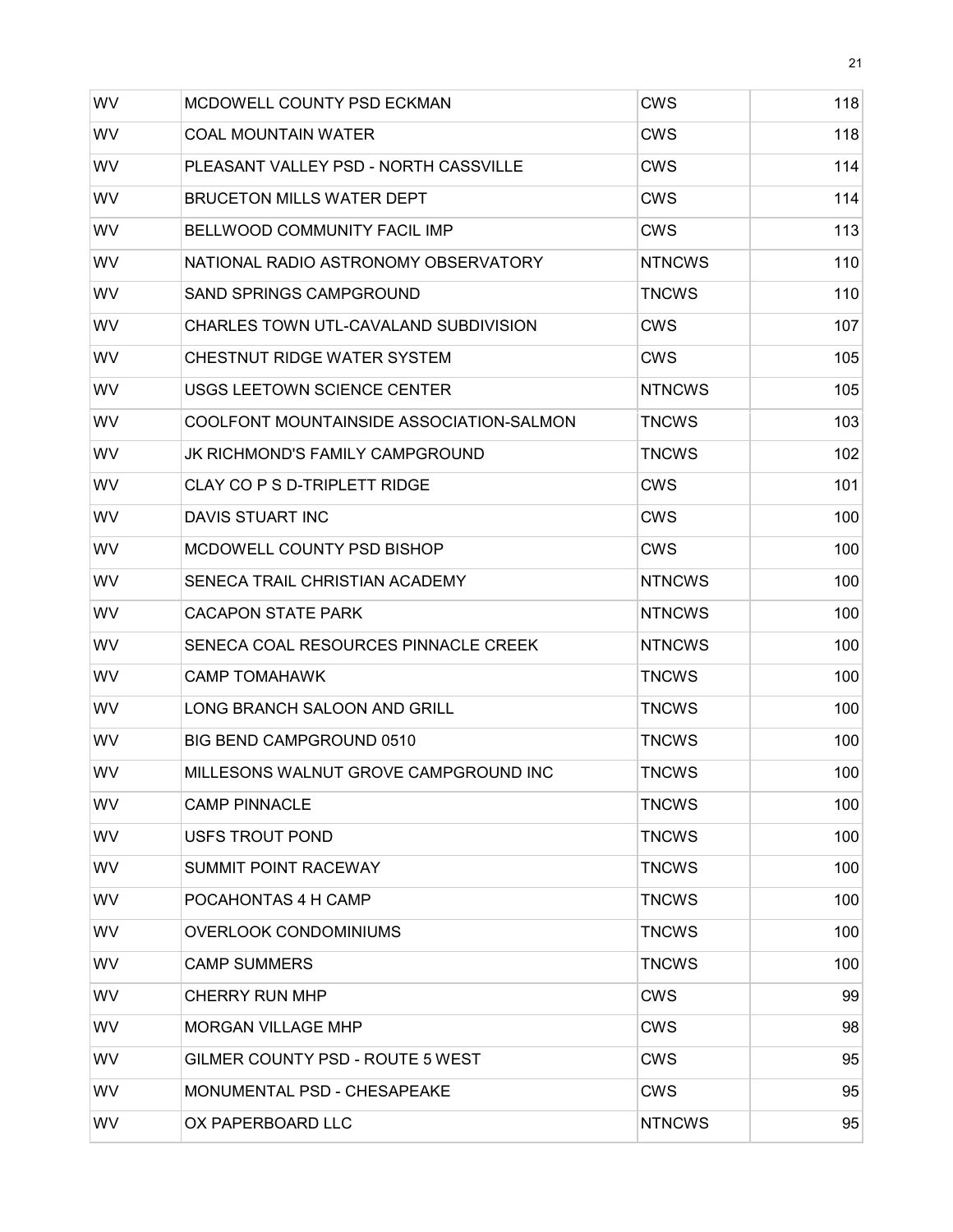| WV        | <b>BERKELEY ESTATES</b>                  | <b>CWS</b>    | 94 |
|-----------|------------------------------------------|---------------|----|
| <b>WV</b> | <b>JEFFERSON ACADEMY</b>                 | <b>NTNCWS</b> | 93 |
| <b>WV</b> | <b>WVAWC MONTGOMERY HEIGHTS DISTRICT</b> | <b>CWS</b>    | 92 |
| WV        | TRI COUNTY WATER ASSOC - SHINNSTON       | <b>CWS</b>    | 92 |
| WV        | APPLE ORCHARD ACRES                      | <b>CWS</b>    | 91 |
| WV        | HARDY COUNTY PSD MARVIN CHAPEL           | <b>CWS</b>    | 90 |
| WV        | <b>BROKEN WHEEL CAMPGROUND</b>           | <b>TNCWS</b>  | 90 |
| <b>WV</b> | MASON CO PSD-FOGLESONG DIST              | <b>CWS</b>    | 89 |
| WV        | CACAPON RIVER RECREATION AREA            | <b>TNCWS</b>  | 88 |
| WV        | PINNACLE WATER ASSOCIATION               | <b>CWS</b>    | 85 |
| WV        | K AND A KAMPGROUND (BATH HOUSE WELL)     | <b>TNCWS</b>  | 85 |
| WV        | <b>GLOBAL CAPITAL OF WORLD PEACE</b>     | <b>CWS</b>    | 80 |
| WV        | <b>LEIGHTS MHP</b>                       | <b>CWS</b>    | 78 |
| WV        | WVAWC 5 AND 20 MILE ROAD DISTRICT        | <b>CWS</b>    | 78 |
| <b>WV</b> | <b>RUSSELLS MHP</b>                      | <b>CWS</b>    | 75 |
| WV        | <b>HIAWATHA WATER</b>                    | <b>CWS</b>    | 75 |
| WV        | PENDLETON CO PSD-CIRCLEVILLE             | <b>CWS</b>    | 75 |
| WV        | <b>CAMP RIM ROCK</b>                     | <b>TNCWS</b>  | 75 |
| WV        | <b>GREEN BANK SENIOR CENTER</b>          | <b>TNCWS</b>  | 75 |
| <b>WV</b> | RIDGEVIEW ESTATES PROP ASSOC             | <b>CWS</b>    | 74 |
| <b>WV</b> | <b>HACKER VALLEY ELEMENTARY</b>          | <b>NTNCWS</b> | 74 |
| WV        | <b>WAUGHS COMMUNITY HOME PARK</b>        | <b>CWS</b>    | 72 |
| <b>WV</b> | <b>CAMDEN ON GAULEY - COWEN</b>          | <b>CWS</b>    | 72 |
| WV        | <b>RAYFORD ACRES</b>                     | <b>CWS</b>    | 71 |
| <b>WV</b> | <b>ASHLAND COMMUNITY</b>                 | <b>CWS</b>    | 70 |
| <b>WV</b> | USDA APPALACHIAN FRUIT RESEARCH STATION  | <b>NTNCWS</b> | 70 |
| <b>WV</b> | SUGAR GROVE RESEARCH STATION             | <b>NTNCWS</b> | 70 |
| <b>WV</b> | AM-VETS POST 38                          | TNCWS         | 70 |
| <b>WV</b> | <b>CAZ/HILLBROOK INN</b>                 | <b>TNCWS</b>  | 70 |
| WV        | <b>CAMP MINCO BATH HOUSES</b>            | <b>TNCWS</b>  | 70 |
| WV        | SUNNY VIEW ACRES WATER PROJECT           | <b>CWS</b>    | 69 |
| <b>WV</b> | ROCKY KNOLL ELEMENTARY                   | <b>NTNCWS</b> | 68 |
| WV        | POTOMAC FARMS WATER CO                   | <b>CWS</b>    | 65 |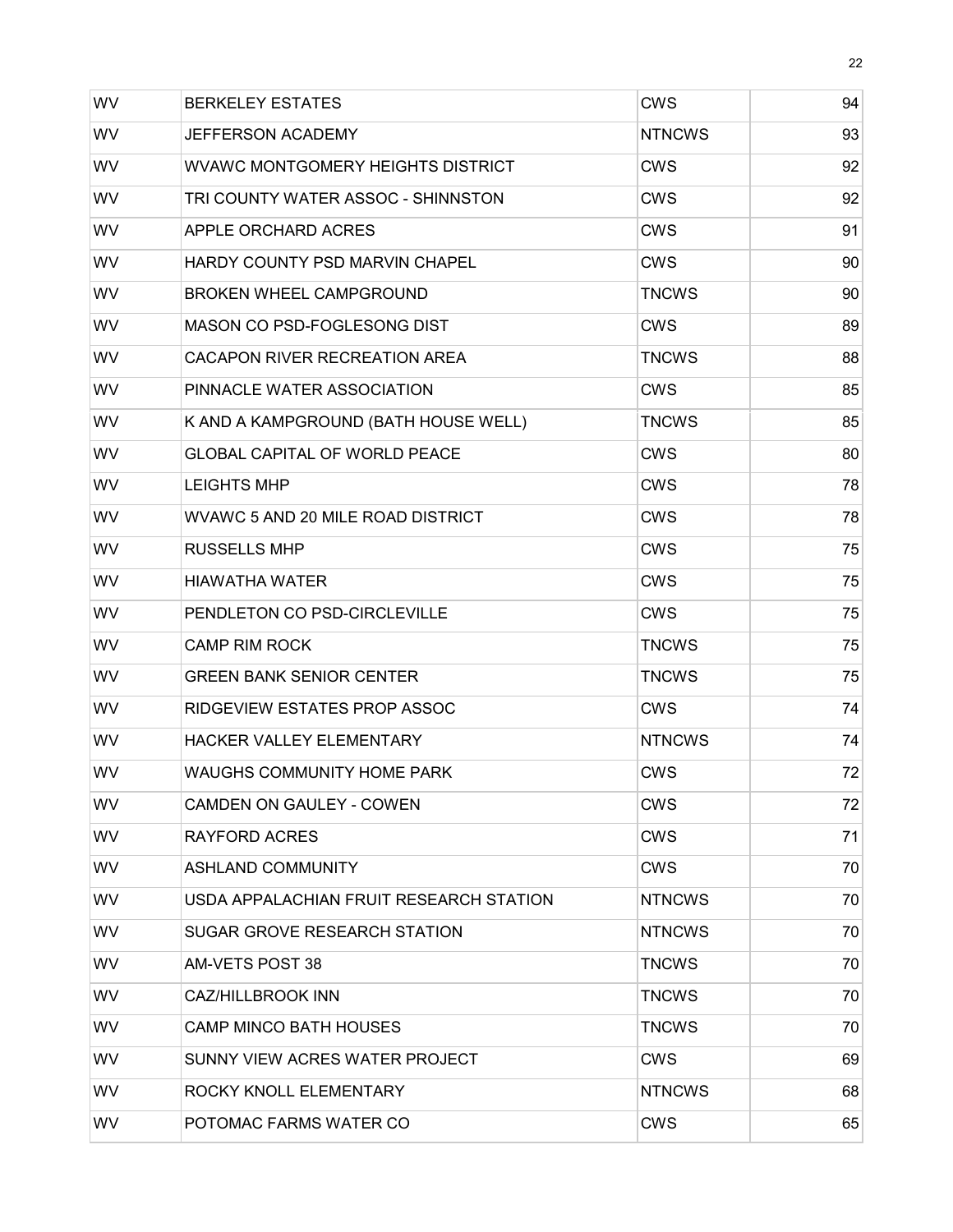| WV        | MINGO COUNTY PSD - DELORME                 | <b>CWS</b>    | 65 |
|-----------|--------------------------------------------|---------------|----|
| WV        | REAMER HILL WATER ASSOC                    | CWS           | 64 |
| <b>WV</b> | <b>SCHOOL DAYS CHILD CARE</b>              | <b>NTNCWS</b> | 64 |
| <b>WV</b> | <b>BIG UGLY COMMUNITY CENTER</b>           | <b>TNCWS</b>  | 61 |
| WV        | <b>GATEWAY EAGLE MINE</b>                  | <b>NTNCWS</b> | 60 |
| WV        | <b>BLACKHAWK COAL BRANCH BATHHOUSE</b>     | <b>NTNCWS</b> | 60 |
| WV        | <b>BLACKHAWK EAGLE 3</b>                   | <b>NTNCWS</b> | 60 |
| <b>WV</b> | <b>BLACKHAWK FLYING EAGLE WATER SYSTEM</b> | <b>NTNCWS</b> | 60 |
| WV        | <b>GREEN FROG, LLC.</b>                    | <b>TNCWS</b>  | 60 |
| WV        | <b>LOST RIVER STATE PARK</b>               | <b>TNCWS</b>  | 60 |
| WV        | ALPINE SHORES - UPPER CAMPGROUND           | <b>TNCWS</b>  | 60 |
| WV        | <b>BLACKWATER CENTER</b>                   | <b>TNCWS</b>  | 60 |
| WV        | <b>ALYESKA INC</b>                         | <b>CWS</b>    | 57 |
| WV        | <b>BIG SANDY MHP</b>                       | <b>CWS</b>    | 55 |
| <b>WV</b> | <b>GARWOOD COMMUNITY WATER</b>             | <b>CWS</b>    | 55 |
| <b>WV</b> | PICKAWAY TRAILER PARK                      | <b>CWS</b>    | 54 |
| WV        | <b>JUDY LYNN MHP</b>                       | <b>CWS</b>    | 53 |
| WV        | <b>WVDHHR</b>                              | <b>NTNCWS</b> | 52 |
| <b>WV</b> | KANAWHA EAGLE COAL COMPANIES               | <b>NTNCWS</b> | 50 |
| <b>WV</b> | <b>MURRAY AMERICAN ENERGY</b>              | <b>NTNCWS</b> | 50 |
| <b>WV</b> | CARTER ROAG BEECH MOUNTAIN                 | <b>NTNCWS</b> | 50 |
| WV        | APPALACHIAN ORCHARD COMPANY                | <b>TNCWS</b>  | 50 |
| <b>WV</b> | USFS HAWK CAMPGROUND HP                    | <b>TNCWS</b>  | 50 |
| WV        | WOODVIEW GOLF COURSE                       | <b>TNCWS</b>  | 50 |
| <b>WV</b> | <b>BIG RIDGE CAMPGROUND</b>                | <b>TNCWS</b>  | 50 |
| <b>WV</b> | <b>LOST RIVER STATE PARK</b>               | <b>TNCWS</b>  | 50 |
| <b>WV</b> | SUMMIT POINT - MAIN OFFICE                 | <b>TNCWS</b>  | 50 |
| <b>WV</b> | <b>NICKS LOUNGE</b>                        | <b>TNCWS</b>  | 50 |
| <b>WV</b> | <b>CAMP CREEK STATE PARK</b>               | <b>TNCWS</b>  | 50 |
| WV        | CAMP CREEK STATE PARK BLUE JAY             | <b>TNCWS</b>  | 50 |
| <b>WV</b> | CAMP CREEK STATE PARK FARLEY BRANCH        | <b>TNCWS</b>  | 50 |
| <b>WV</b> | <b>JENNINGS RANDOLPH LAKE</b>              | <b>TNCWS</b>  | 50 |
| WV        | USFS BIG ROCK CAMPGROUND WELL 028 HP       | <b>TNCWS</b>  | 50 |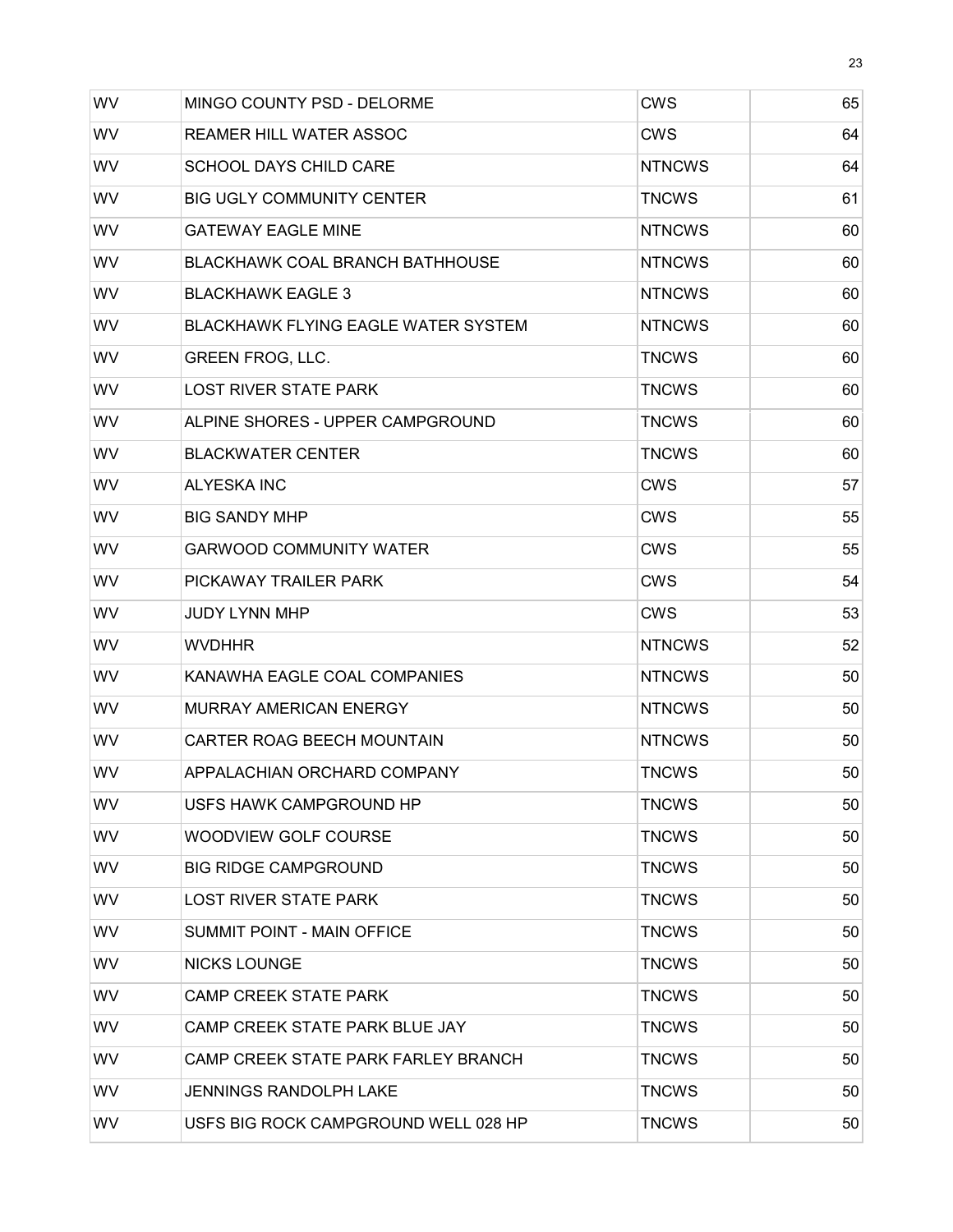| WV        | US FOREST SERVICE BRANDYWINE      | <b>TNCWS</b> | 50 |
|-----------|-----------------------------------|--------------|----|
| <b>WV</b> | SENECA ROCKS RV RESORT            | <b>TNCWS</b> | 50 |
| WV        | WATOGA STATE PARK ISLAND LICK     | <b>TNCWS</b> | 50 |
| WV        | WATOGA STATE PARK PINE RUN        | <b>TNCWS</b> | 50 |
| WV        | WATOGA STATE PARK BUSH PLACE      | <b>TNCWS</b> | 50 |
| <b>WV</b> | WATOGA STATE PARK BEAVER CREEK CG | <b>TNCWS</b> | 50 |
| WV        | WATOGA STATE PARK RIVERSIDE CG    | <b>TNCWS</b> | 50 |
| <b>WV</b> | <b>ALYESKA INC</b>                | <b>TNCWS</b> | 50 |
| WV        | <b>ALYESKA INC</b>                | <b>TNCWS</b> | 50 |
| WV        | <b>ALYESKA INC</b>                | <b>TNCWS</b> | 50 |
| <b>WV</b> | <b>ALYESKA INC</b>                | <b>TNCWS</b> | 50 |
| <b>WV</b> | <b>ALYESKA INC</b>                | <b>TNCWS</b> | 50 |
| WV        | <b>ALYESKA INC</b>                | <b>TNCWS</b> | 50 |
| WV        | <b>ALYESKA INC</b>                | <b>TNCWS</b> | 50 |
| WV        | <b>ALYESKA INC</b>                | <b>TNCWS</b> | 50 |
| WV        | <b>ALYESKA INC</b>                | <b>TNCWS</b> | 50 |
| <b>WV</b> | <b>ALYESKA INC</b>                | <b>TNCWS</b> | 50 |
| WV        | <b>ALYESKA INC</b>                | <b>TNCWS</b> | 50 |
| WV        | <b>ALYESKA INC</b>                | <b>TNCWS</b> | 50 |
| WV        | <b>ALYESKA INC</b>                | <b>TNCWS</b> | 50 |
| WV        | <b>ALYESKA INC</b>                | <b>TNCWS</b> | 50 |
| WV        | <b>ALYESKA INC</b>                | <b>TNCWS</b> | 50 |
| <b>WV</b> | <b>ALYESKA INC</b>                | <b>TNCWS</b> | 50 |
| WV        | <b>ALYESKA INC</b>                | <b>TNCWS</b> | 50 |
| <b>WV</b> | <b>ALYESKA INC</b>                | <b>TNCWS</b> | 50 |
| WV        | <b>ALYESKA INC</b>                | <b>TNCWS</b> | 50 |
| WV        | <b>ALYESKA INC</b>                | <b>TNCWS</b> | 50 |
| <b>WV</b> | <b>ALYESKA INC</b>                | <b>TNCWS</b> | 50 |
| <b>WV</b> | <b>ALYESKA INC</b>                | <b>TNCWS</b> | 50 |
| <b>WV</b> | <b>ALYESKA INC</b>                | <b>TNCWS</b> | 50 |
| WV        | <b>ALYESKA INC</b>                | <b>TNCWS</b> | 50 |
| <b>WV</b> | <b>ALYESKA INC</b>                | <b>TNCWS</b> | 50 |
| <b>WV</b> | <b>ALYESKA INC</b>                | <b>TNCWS</b> | 50 |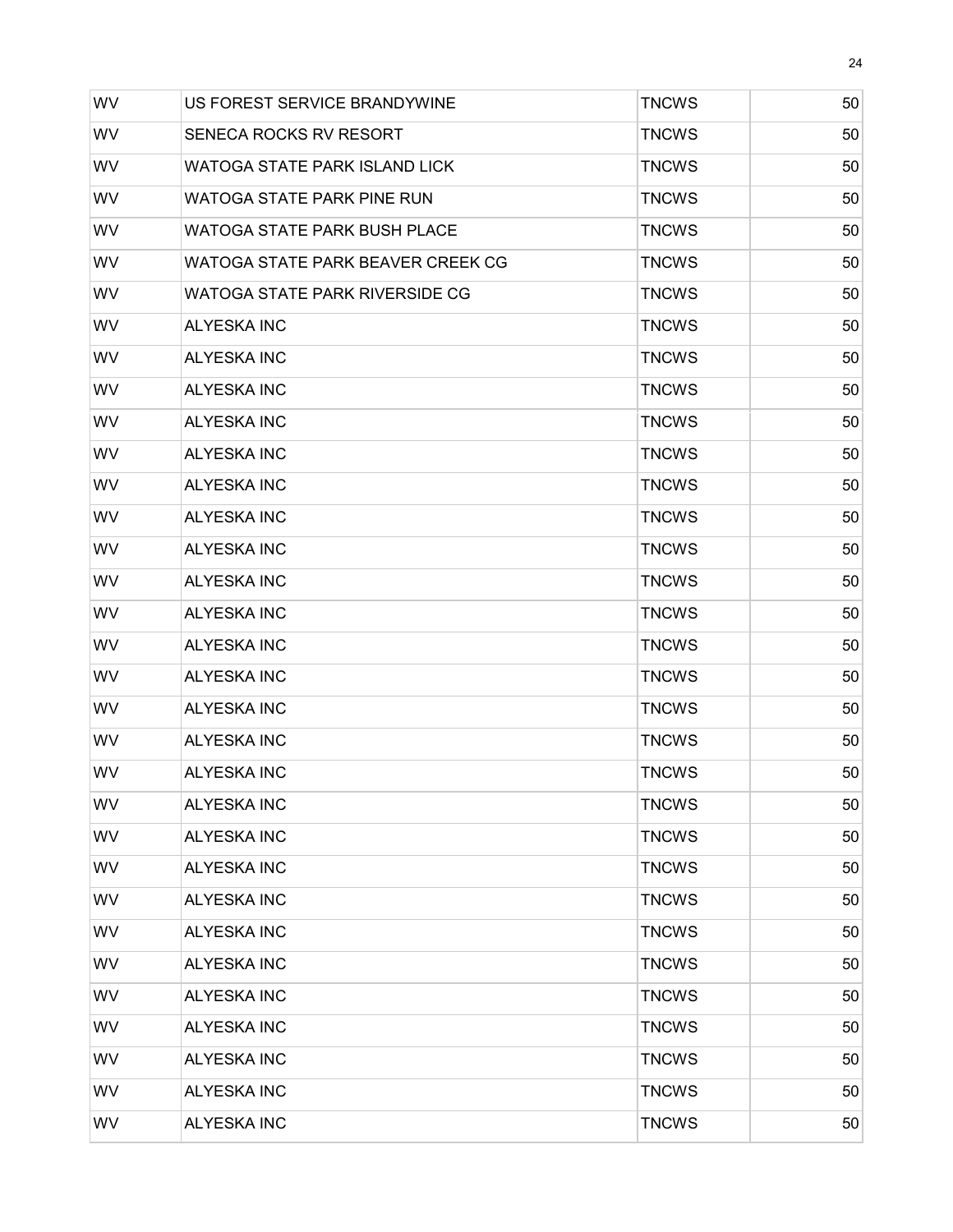| WV        | <b>ALYESKA INC</b>            | <b>TNCWS</b> | 50 |
|-----------|-------------------------------|--------------|----|
| WV        | <b>ALYESKA INC</b>            | <b>TNCWS</b> | 50 |
| WV        | <b>ALYESKA INC</b>            | <b>TNCWS</b> | 50 |
| WV        | <b>ALYESKA INC</b>            | <b>TNCWS</b> | 50 |
| WV        | <b>ALYESKA INC</b>            | <b>TNCWS</b> | 50 |
| WV        | <b>ALYESKA INC</b>            | <b>TNCWS</b> | 50 |
| WV        | <b>ALYESKA INC</b>            | <b>TNCWS</b> | 50 |
| WV        | <b>ALYESKA INC</b>            | <b>TNCWS</b> | 50 |
| WV        | <b>ALYESKA INC</b>            | <b>TNCWS</b> | 50 |
| WV        | <b>ALYESKA INC</b>            | <b>TNCWS</b> | 50 |
| <b>WV</b> | <b>ALYESKA INC</b>            | <b>TNCWS</b> | 50 |
| WV        | <b>ALYESKA INC</b>            | <b>TNCWS</b> | 50 |
| WV        | <b>ALYESKA INC</b>            | <b>TNCWS</b> | 50 |
| <b>WV</b> | <b>ALYESKA INC</b>            | <b>TNCWS</b> | 50 |
| WV        | <b>ALYESKA INC</b>            | <b>TNCWS</b> | 50 |
| WV        | <b>ALYESKA INC</b>            | <b>TNCWS</b> | 50 |
| <b>WV</b> | <b>ALYESKA INC</b>            | <b>TNCWS</b> | 50 |
| WV        | <b>ALYESKA INC</b>            | <b>TNCWS</b> | 50 |
| WV        | <b>ALYESKA INC</b>            | <b>TNCWS</b> | 50 |
| <b>WV</b> | <b>ALYESKA INC</b>            | <b>TNCWS</b> | 50 |
| WV        | <b>ALYESKA INC</b>            | <b>TNCWS</b> | 50 |
| WV        | <b>ALYESKA INC</b>            | <b>TNCWS</b> | 50 |
| <b>WV</b> | <b>ALYESKA INC</b>            | <b>TNCWS</b> | 50 |
| <b>WV</b> | <b>ALYESKA INC</b>            | <b>TNCWS</b> | 50 |
| <b>WV</b> | <b>ALYESKA INC</b>            | <b>TNCWS</b> | 50 |
| <b>WV</b> | <b>ALYESKA INC</b>            | <b>TNCWS</b> | 50 |
| <b>WV</b> | ALYESKA INC                   | <b>TNCWS</b> | 50 |
| <b>WV</b> | ALYESKA - BIG BEAR LAKE STORE | <b>TNCWS</b> | 50 |
| <b>WV</b> | USFS STUART PARK WELL 15A     | <b>TNCWS</b> | 50 |
| <b>WV</b> | <b>WV RESORTS</b>             | <b>TNCWS</b> | 50 |
| <b>WV</b> | LINCOLN PSD - LOWER MUD RIVER | <b>CWS</b>   | 49 |
| <b>WV</b> | DODDRIDGE COUNTY PSD          | <b>CWS</b>   | 48 |
| <b>WV</b> | TWIN HOLLOW CAMPGROUND        | <b>TNCWS</b> | 45 |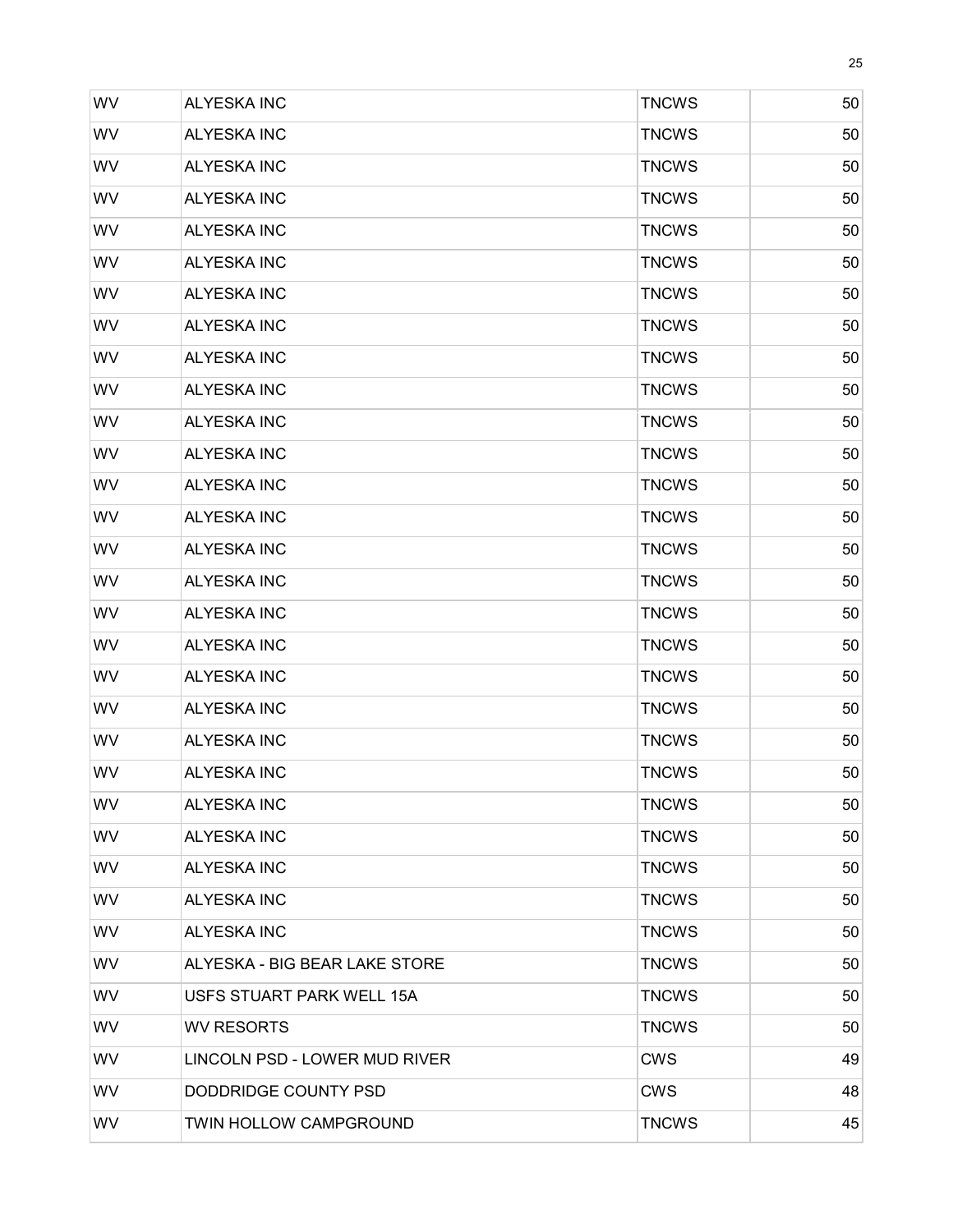| WV        | <b>GREEN CAMP PSD</b>                      | <b>CWS</b>    | 44 |
|-----------|--------------------------------------------|---------------|----|
| <b>WV</b> | <b>WEYANOKE GIATTO WATER SYSTEM</b>        | CWS           | 40 |
| <b>WV</b> | <b>MORGAN CO INDUSTRIAL PARK</b>           | <b>NTNCWS</b> | 40 |
| WV        | PICKENS SCHOOL                             | <b>NTNCWS</b> | 40 |
| WV        | <b>STINSON GROCERY</b>                     | <b>TNCWS</b>  | 40 |
| <b>WV</b> | S O M E MAYA ANGELOU                       | <b>TNCWS</b>  | 40 |
| <b>WV</b> | <b>CHESTNUT RIDGE PARK</b>                 | <b>TNCWS</b>  | 40 |
| <b>WV</b> | <b>BEARS DEN LLC</b>                       | <b>TNCWS</b>  | 40 |
| WV        | <b>SILVER LAKE PARK</b>                    | <b>TNCWS</b>  | 40 |
| WV        | <b>BASS LAKE PARK</b>                      | <b>TNCWS</b>  | 40 |
| <b>WV</b> | <b>BERRYS CAMPGROUND</b>                   | <b>TNCWS</b>  | 35 |
| WV        | WV BAPTIST CONFERENCE CENTER               | <b>TNCWS</b>  | 32 |
| <b>WV</b> | SPRING HEIGHTS ED AND CONF CENTER          | <b>TNCWS</b>  | 31 |
| <b>WV</b> | APPALACHIAN TEEN CHALLENGE MALE CENTER     | CWS           | 30 |
| <b>WV</b> | APPALACHIAN TEEN CHALLENGE FEMALE CENTER   | CWS           | 30 |
| WV        | ROCKLICK PLANT                             | <b>NTNCWS</b> | 30 |
| <b>WV</b> | MORGAN COUNTY EARLY CHILDHOOD CENTER       | <b>NTNCWS</b> | 30 |
| <b>WV</b> | LITTLE LEARNERS VILLAGE LLC                | <b>NTNCWS</b> | 30 |
| <b>WV</b> | <b>B AND G ORCHARDS LABOR CAMP</b>         | <b>TNCWS</b>  | 30 |
| <b>WV</b> | <b>MISTY VALLEY HARDWARE &amp; GROCERY</b> | <b>TNCWS</b>  | 30 |
| WV        | <b>CAVE COUNTRY STORE</b>                  | <b>TNCWS</b>  | 30 |
| WV        | USFS DAY RUN CAMPGROUND - HP               | <b>TNCWS</b>  | 30 |
| WV.       | SENECA STATE FOREST PICNIC SHELTER - HP    | <b>TNCWS</b>  | 30 |
| <b>WV</b> | <b>SUGAR HOUSE RESTAURANT</b>              | <b>TNCWS</b>  | 30 |
| WV.       | <b>DEANS DEN</b>                           | <b>TNCWS</b>  | 30 |
| WV.       | KUMBRABOW STATE FOREST CAMPSITE 1 - HP     | <b>TNCWS</b>  | 30 |
| WV.       | KUMBRABOW STATE FOREST CABINS - HP         | <b>TNCWS</b>  | 30 |
| WV.       | KUMBRABOW STATE FOREST CABIN 4 - HP        | TNCWS         | 30 |
| WV.       | THE TRAIL KITCHEN                          | <b>TNCWS</b>  | 29 |
| WV.       | KUMBRABOW STATE FOREST BATH HOUSE          | <b>TNCWS</b>  | 26 |
| WV.       | <b>CAPON SPRINGS AND FARMS</b>             | <b>NTNCWS</b> | 25 |
| WV.       | MARFORK COAL COMPANY INC OFFICE            | <b>NTNCWS</b> | 25 |
| WV        | PANTHER EAGLE WATER PLANT                  | <b>NTNCWS</b> | 25 |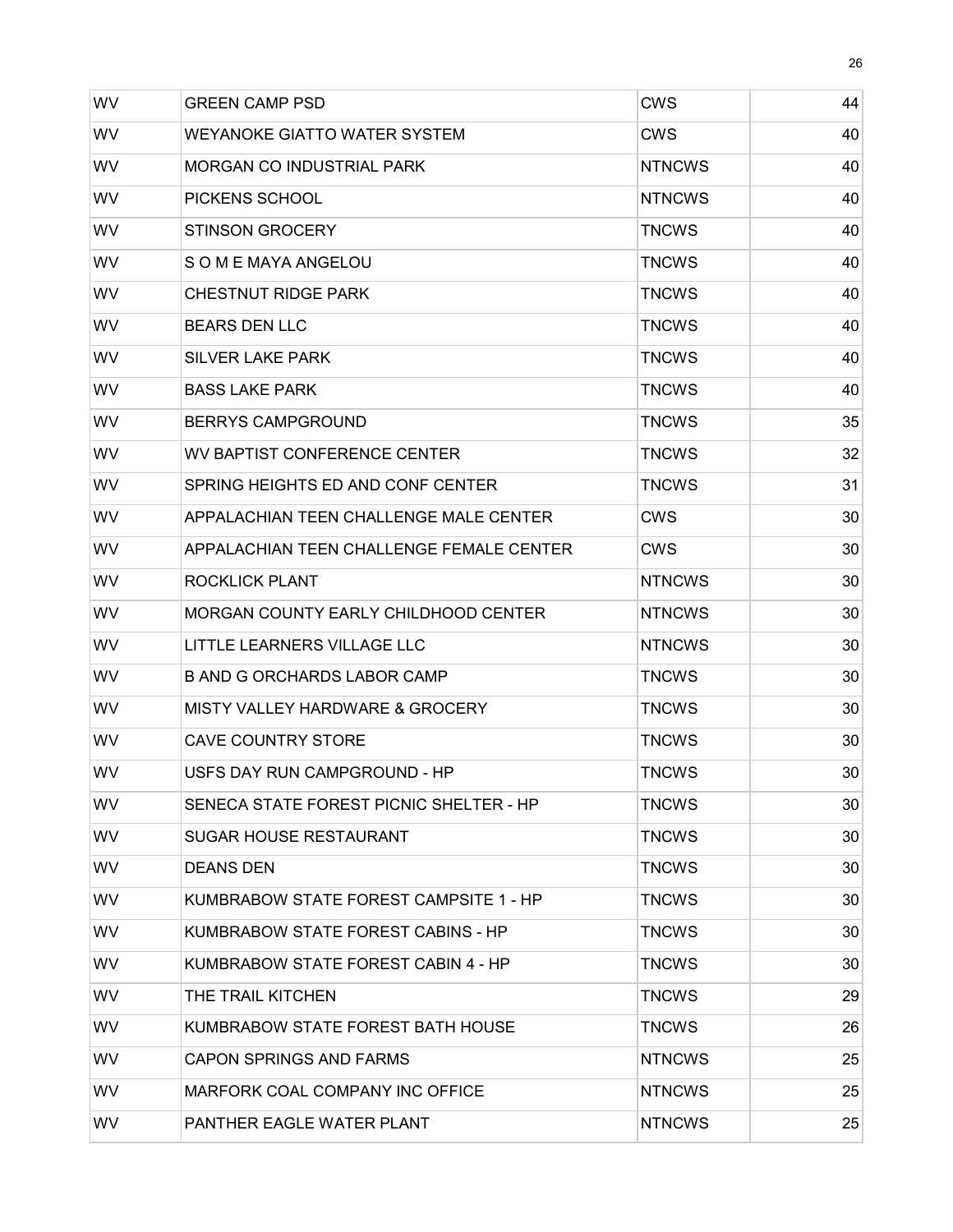| WV        | <b>BLACK EAGLE MINE</b>                | <b>NTNCWS</b> | 25 |
|-----------|----------------------------------------|---------------|----|
| WV        | <b>WVDOT SUMMERS COUNTY</b>            | <b>NTNCWS</b> | 25 |
| WV        | <b>LORING HILL ORCHARDS</b>            | <b>TNCWS</b>  | 25 |
| WV        | SONIA'S BAR AND GRILL                  | <b>TNCWS</b>  | 25 |
| WV        | <b>CAMP WASHINGTON CARVER</b>          | <b>TNCWS</b>  | 25 |
| WV        | NAT PK SER THURMOND DEPOT              | <b>TNCWS</b>  | 25 |
| WV        | CHESTNUT CREEK CAMPGROUND              | <b>TNCWS</b>  | 25 |
| WV        | NAT PK SER NEW RIVER GORGE DUN GLEN    | <b>TNCWS</b>  | 25 |
| <b>WV</b> | <b>CEDAR CREEK STATE PARK</b>          | <b>TNCWS</b>  | 25 |
| WV        | K AND A KAMPGROUND (GRASSY RIDGE WELL) | <b>TNCWS</b>  | 25 |
| WV        | BLUEBEND REC CENTER WELL 066           | <b>TNCWS</b>  | 25 |
| WV        | GREENBRIER CO YOUTH CAMP INC           | <b>TNCWS</b>  | 25 |
| WV        | <b>SECOND CREEK CAMPGROUND</b>         | <b>TNCWS</b>  | 25 |
| WV        | USFS SUMMIT LAKE CAMPGROUND 0215 HP    | <b>TNCWS</b>  | 25 |
| WV        | <b>ALFREDOS</b>                        | <b>TNCWS</b>  | 25 |
| WV        | <b>VALLEY VIEW COUNTRY CLUB</b>        | <b>TNCWS</b>  | 25 |
| WV        | <b>END OF THE TRAIL 1</b>              | <b>TNCWS</b>  | 25 |
| WV        | <b>ALTA STATION</b>                    | <b>TNCWS</b>  | 25 |
| WV        | <b>END OF THE TRAIL 2</b>              | <b>TNCWS</b>  | 25 |
| <b>WV</b> | <b>END OF THE TRAIL 3</b>              | <b>TNCWS</b>  | 25 |
| WV        | <b>ACCESS HEALTH WILLIAMSBURG</b>      | <b>TNCWS</b>  | 25 |
| WV        | <b>DEBS PARTY CLUB</b>                 | <b>TNCWS</b>  | 25 |
| <b>WV</b> | <b>GREENBRIER RIVER CAMPGROUND</b>     | <b>TNCWS</b>  | 25 |
| WV        | <b>STUARTS SMOKEHOUSE</b>              | <b>TNCWS</b>  | 25 |
| <b>WV</b> | USFS SUMMIT LAKE SITES 1 THRU 9 HP     | <b>TNCWS</b>  | 25 |
| <b>WV</b> | <b>GREENBRIER RIVER TRAIL NORTH HP</b> | <b>TNCWS</b>  | 25 |
| <b>WV</b> | <b>DAWSON INN</b>                      | <b>TNCWS</b>  | 25 |
| <b>WV</b> | ORGAN CAVE DOLLAR GENERAL              | <b>TNCWS</b>  | 25 |
| <b>WV</b> | <b>BURGUNDY WILDLIFE CENTER</b>        | <b>TNCWS</b>  | 25 |
| <b>WV</b> | PETERKIN CONFERENCE CENTER             | <b>TNCWS</b>  | 25 |
| WV        | <b>CAMP RIM ROCK LLC</b>               | <b>TNCWS</b>  | 25 |
| <b>WV</b> | CONCORD RETREAT HOOK MILL HOUSE        | <b>TNCWS</b>  | 25 |
| WV        | <b>AVALON RESORT LLC</b>               | <b>TNCWS</b>  | 25 |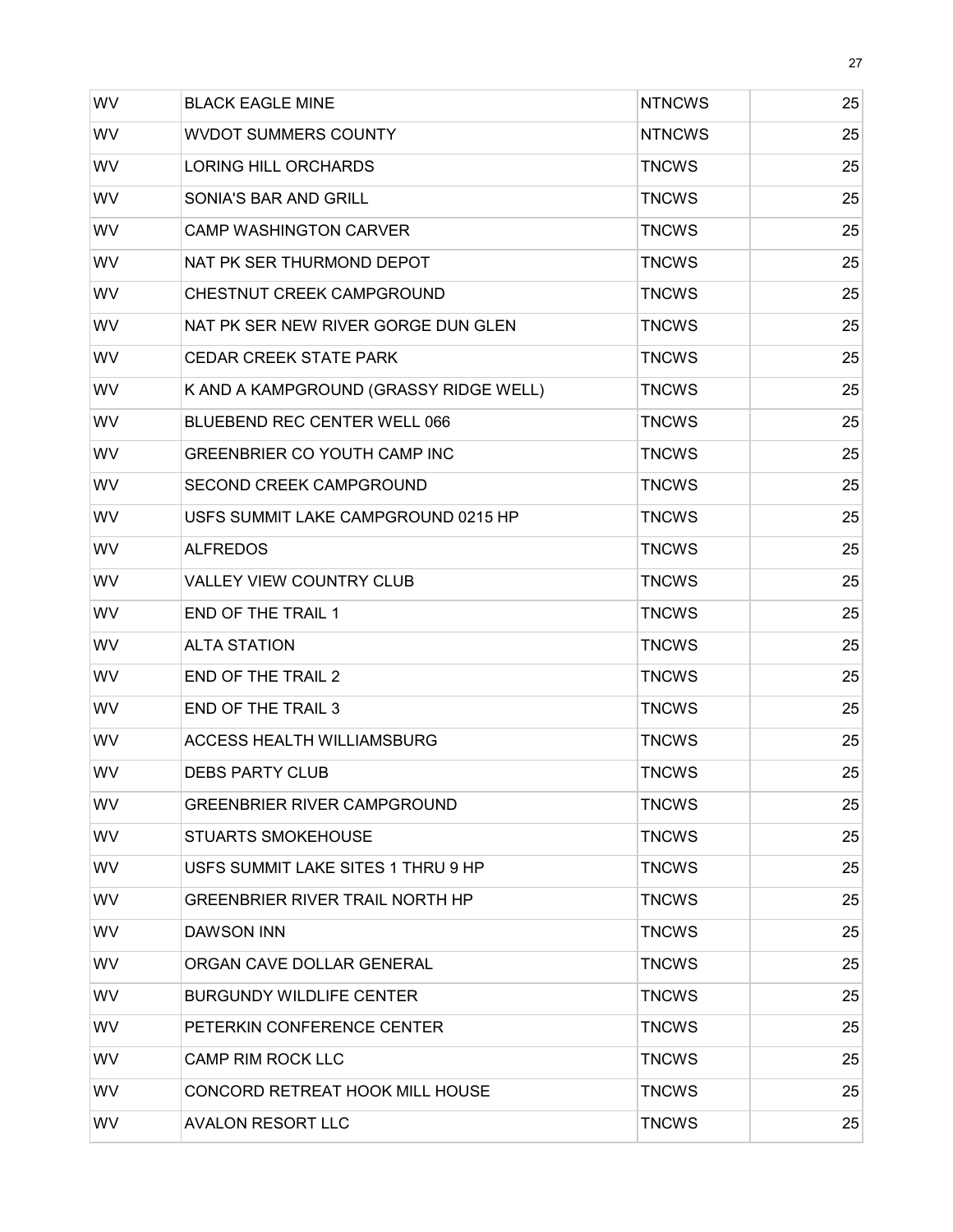| WV        | S O M E EXODUS                      | <b>TNCWS</b> | 25 |
|-----------|-------------------------------------|--------------|----|
| WV        | <b>XPRESS STOP INC</b>              | <b>TNCWS</b> | 25 |
| <b>WV</b> | SLANESVILLE GENERAL INC             | <b>TNCWS</b> | 25 |
| WV        | MIDDLE RIDGE CAMPGROUND             | <b>TNCWS</b> | 25 |
| WV        | <b>CONCORD RETREAT ROMNEY HOUSE</b> | <b>TNCWS</b> | 25 |
| <b>WV</b> | <b>CONCORD RETREAT LODGE</b>        | <b>TNCWS</b> | 25 |
| WV        | <b>DOLLAR GENERAL SLANESVILLE</b>   | <b>TNCWS</b> | 25 |
| WV        | <b>HILLTOP DRIVE-IN</b>             | <b>TNCWS</b> | 25 |
| WV        | LOST RIVER GRILL AND MOTEL LLC      | <b>TNCWS</b> | 25 |
| WV        | <b>MATHIAS COMMUNITY CENTER</b>     | <b>TNCWS</b> | 25 |
| WV        | THE HOME PLACE RESTAURANT           | <b>TNCWS</b> | 25 |
| <b>WV</b> | <b>LOST RIVER CAMPGROUND</b>        | <b>TNCWS</b> | 25 |
| WV.       | LOST RIVER GENERAL STORE            | <b>TNCWS</b> | 25 |
| WV        | <b>RIO GENERAL STORE</b>            | <b>TNCWS</b> | 25 |
| <b>WV</b> | RIPPLING WATERS CAMPGROUND          | <b>TNCWS</b> | 25 |
| WV        | <b>LEETOWN PARK</b>                 | <b>TNCWS</b> | 25 |
| WV        | <b>MIDDLEWAY MARKET</b>             | <b>TNCWS</b> | 25 |
| WV        | <b>TJ'S PIT STOP</b>                | <b>TNCWS</b> | 25 |
| <b>WV</b> | IMAGES C AND A ENTERPRISES          | <b>TNCWS</b> | 25 |
| <b>WV</b> | <b>MORGAN GROVE PARK</b>            | <b>TNCWS</b> | 25 |
| <b>WV</b> | <b>MOUNTAINEER MINI MART</b>        | <b>TNCWS</b> | 25 |
| WV        | <b>RAILSIDE MARKET</b>              | <b>TNCWS</b> | 25 |
| WV.       | <b>SUMMIT POINT PARK</b>            | <b>TNCWS</b> | 25 |
| WV        | F L O C (FOR LOVE OF CHILDREN)      | <b>TNCWS</b> | 25 |
| WV.       | <b>CLAYMONT SOCIETY</b>             | <b>TNCWS</b> | 25 |
| WV        | <b>RIVER COUNTRY STORE</b>          | <b>TNCWS</b> | 25 |
| WV        | <b>BAKERTON MARKET</b>              | <b>TNCWS</b> | 25 |
| WV        | HARPERS FERRY CAMPGROUND            | <b>TNCWS</b> | 25 |
| WV.       | <b>HAWTHORNE INN</b>                | <b>TNCWS</b> | 25 |
| WV        | DOLLAR GENERAL STORE MIDDLEWAY      | <b>TNCWS</b> | 25 |
| WV        | <b>BLACK DOG COFFEE</b>             | <b>TNCWS</b> | 25 |
| <b>WV</b> | <b>HENRYS CAMPING RETREAT</b>       | <b>TNCWS</b> | 25 |
| WV        | KANAWHA RIVER CAMPGROUND            | <b>TNCWS</b> | 25 |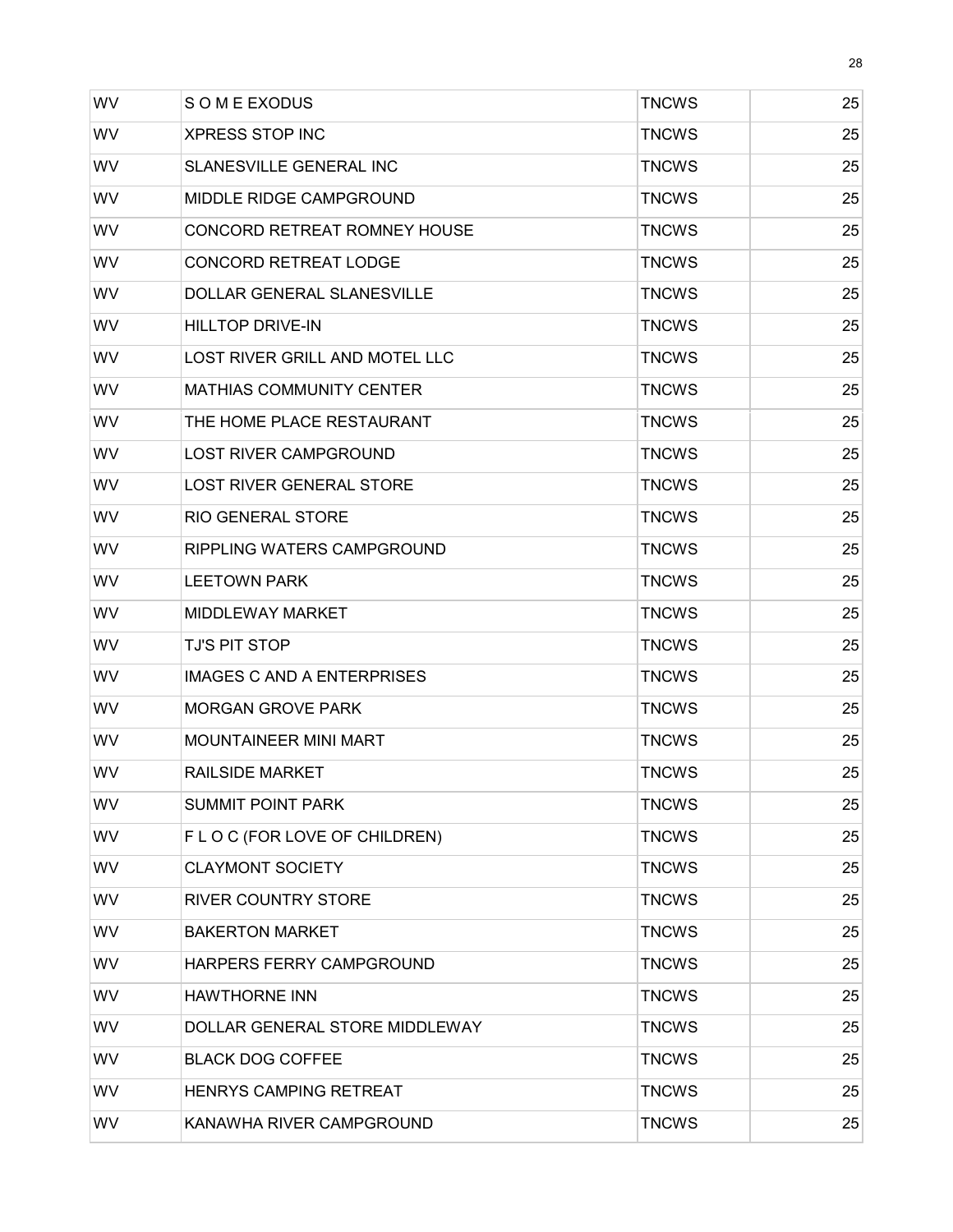| WV        | PANTHER WILDLIFE MANAGEMENT AREA      | <b>TNCWS</b> | 25 |
|-----------|---------------------------------------|--------------|----|
| <b>WV</b> | <b>PENNYS KWIK STOP</b>               | <b>TNCWS</b> | 25 |
| WV        | NEWBERRY FOOD AND FUEL INC            | <b>TNCWS</b> | 25 |
| <b>WV</b> | ASHLAND SCENIC CAMPGROUND LLC         | <b>TNCWS</b> | 25 |
| <b>WV</b> | PINNACLE ROCK STATE PARK              | <b>TNCWS</b> | 25 |
| <b>WV</b> | <b>KAIROS WILDERNESS RESORT</b>       | <b>TNCWS</b> | 25 |
| WV        | ROBERT W CRAIG MEMORIAL CAMPGROUND    | <b>TNCWS</b> | 25 |
| WV        | <b>KNOBLEY FARM</b>                   | <b>TNCWS</b> | 25 |
| <b>WV</b> | <b>HOOVERS BAR AND GRILL</b>          | <b>TNCWS</b> | 25 |
| <b>WV</b> | TWISTED GUN GOLF COURSE LLC           | <b>TNCWS</b> | 25 |
| WV        | ADVENTURE WEST VIRGINIA               | <b>TNCWS</b> | 25 |
| <b>WV</b> | <b>MONCOVE LAKE STATE PARK</b>        | <b>TNCWS</b> | 25 |
| <b>WV</b> | <b>NEW PICKAWAY STORE</b>             | <b>TNCWS</b> | 25 |
| WV        | PICKAWAY PICKINS RESTAURANT           | <b>TNCWS</b> | 25 |
| <b>WV</b> | PANORAMA BAR AND GRILL                | <b>TNCWS</b> | 25 |
| <b>WV</b> | VFW POST 4019                         | <b>TNCWS</b> | 25 |
| WV        | HILLBILLY HEAVEN BAR AND GRILL        | <b>TNCWS</b> | 25 |
| <b>WV</b> | <b>CACAPON INVESTMENTS LLC</b>        | <b>TNCWS</b> | 25 |
| WV        | <b>TROUBADOUR RESTAURANT</b>          | <b>TNCWS</b> | 25 |
| WV        | <b>COUNTRY TRADITIONS EMPORIUM</b>    | <b>TNCWS</b> | 25 |
| <b>WV</b> | DOLLAR GENERAL STORE BERKELEY SPRINGS | <b>TNCWS</b> | 25 |
| <b>WV</b> | <b>COOLFONT RESORT</b>                | <b>TNCWS</b> | 25 |
| <b>WV</b> | BERKELEY SPRINGS BREWING CO.          | <b>TNCWS</b> | 25 |
| WV        | USFS WOODBINE PICNIC LOWER 026 HP     | <b>TNCWS</b> | 25 |
| <b>WV</b> | CHERRY HILL COUNTRY CLUB INC          | <b>TNCWS</b> | 25 |
| WV        | <b>GATEWAY RESTAURANT</b>             | <b>TNCWS</b> | 25 |
| WV        | <b>EXPERIENCE LEARNING</b>            | <b>TNCWS</b> | 25 |
| <b>WV</b> | D AND K DAIRY BAR                     | <b>TNCWS</b> | 25 |
| <b>WV</b> | FRONT PORCH, THE                      | <b>TNCWS</b> | 25 |
| WV        | <b>RIVER MART</b>                     | <b>TNCWS</b> | 25 |
| WV        | SENECA CAVERNS RESTAURANT             | <b>TNCWS</b> | 25 |
| WV        | CAVE COUNTRY CAMPGROUND               | <b>TNCWS</b> | 25 |
| WV        | TC COUNTRY COOKIN                     | <b>TNCWS</b> | 25 |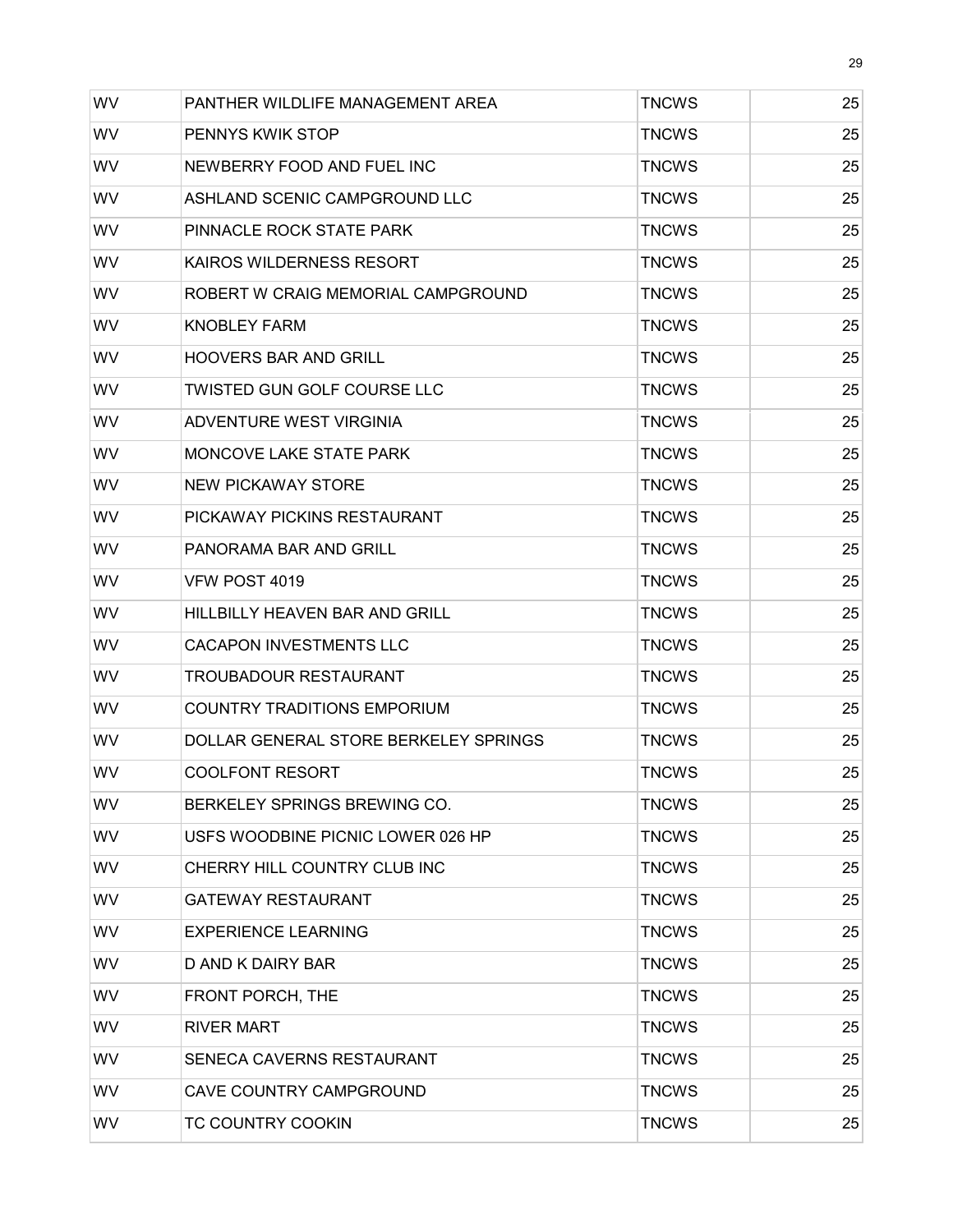| WV        | <b>NORTH FORK SENIOR CENTER</b>        | <b>TNCWS</b> | 25 |
|-----------|----------------------------------------|--------------|----|
| <b>WV</b> | <b>HIGHLANDS GOLF CLUB</b>             | <b>TNCWS</b> | 25 |
| WV        | USFS CRANBERRY MTN NATURE CTR          | <b>TNCWS</b> | 25 |
| WV        | USFS TEA CREEK CAMPGROUND 045 - HP     | <b>TNCWS</b> | 25 |
| WV        | POCAHONTAS CO PARKS REC BD             | <b>TNCWS</b> | 25 |
| WV        | <b>GREENBRIER RIVER TRAIL - HP</b>     | <b>TNCWS</b> | 25 |
| WV        | WVDNR GREENBRIER RIVER TRAIL - HP      | <b>TNCWS</b> | 25 |
| <b>WV</b> | <b>BOAT HOUSE, THE</b>                 | <b>TNCWS</b> | 25 |
| WV        | <b>ARBUCKLES</b>                       | <b>TNCWS</b> | 25 |
| WV        | SENECA STATE FOREST - BATHHOUSE        | <b>TNCWS</b> | 25 |
| WV        | <b>HENRYS QUICK STOP</b>               | <b>TNCWS</b> | 25 |
| WV        | <b>TRENTS</b>                          | <b>TNCWS</b> | 25 |
| WV        | CAMP HIDDEN MEADOWS (SWIM POOL)        | <b>TNCWS</b> | 25 |
| WV        | <b>MIMS KITCHEN</b>                    | <b>TNCWS</b> | 25 |
| WV        | YEW MOUNTAIN CENTER                    | <b>TNCWS</b> | 25 |
| WV        | THE BOUNTY                             | <b>TNCWS</b> | 25 |
| WV        | <b>CATHEDRAL STATE PARK</b>            | <b>TNCWS</b> | 25 |
| WV        | <b>MELANIES FAMILY RESTAURANT</b>      | <b>TNCWS</b> | 25 |
| WV        | <b>CAMP GALILEE</b>                    | <b>TNCWS</b> | 25 |
| WV        | PINEHILL CAMPGROUND                    | <b>TNCWS</b> | 25 |
| WV        | <b>KNOTTS LANDING</b>                  | <b>TNCWS</b> | 25 |
| WV        | <b>FAST FREDDY'S LLC</b>               | <b>TNCWS</b> | 25 |
| <b>WV</b> | <b>OLD TRAIL INN</b>                   | <b>TNCWS</b> | 25 |
| WV        | ALPINE SPRINGS LODGE                   | <b>TNCWS</b> | 25 |
| <b>WV</b> | USFS SPRUCE KNOB CAMPGROUND 053        | <b>TNCWS</b> | 25 |
| <b>WV</b> | REVELLES RIVER RESORT                  | <b>TNCWS</b> | 25 |
| <b>WV</b> | ALPINE SHORE INC - CAMPGROUND          | <b>TNCWS</b> | 25 |
| <b>WV</b> | USFS MIDDLE MOUNTAIN CABINS - HP       | <b>TNCWS</b> | 25 |
| <b>WV</b> | <b>ELK SPRINGS RESORT</b>              | <b>TNCWS</b> | 25 |
| <b>WV</b> | <b>SHAVERS FORK CAMPGROUND</b>         | <b>TNCWS</b> | 25 |
| <b>WV</b> | <b>HULLS STORE</b>                     | <b>TNCWS</b> | 25 |
| <b>WV</b> | KUMBRABOW STATE FOREST PLAYGROUND - HP | <b>TNCWS</b> | 25 |
| WV        | KUMBRABOW STATE FOREST CAMPSITE 9 - HP | <b>TNCWS</b> | 25 |